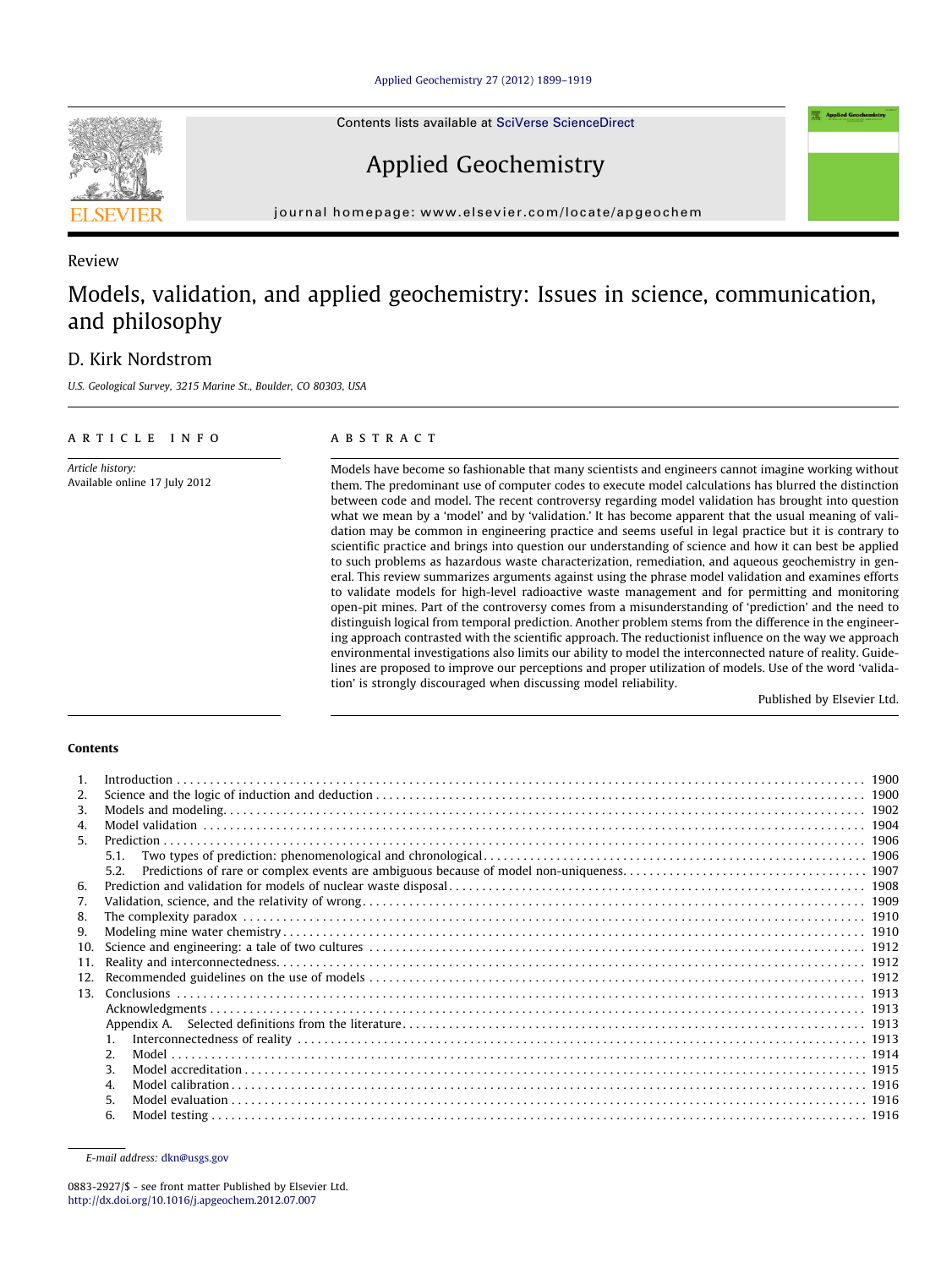#### 1. Introduction

''Is there any knowledge in the world which is so certain that no reasonable man could doubt it?'' These words were written by Bertrand Russell in the opening sentence of The Problems of Philosophy ([Russell, 1912](#page-20-0)), a short book of 100 pages. He continues with ''This question, which at first sight might not seem difficult, is really one of the most difficult that can be asked.'' Philosophers, scientists, and lawyers have struggled with this question since the beginnings of recorded history. The question continued to interest Russell, who did change some of his opinions over the years, and led him to publish Human Knowledge [\(Russell, 1948\)](#page-20-0), some 36 years later and 438 pages longer. He arrived at 5 basic postulates (quasipermanence, separable causal lines, spatio-temporal continuity, common causal origin, and analogy) which he concluded are necessary to validate scientific knowledge. Did that end the discussion? No, but it did provide interesting and useful insight. Russell's question lies at the core of the ongoing controversy regarding models, their validation in the geosciences and other field-based sciences, and what we really know and do not know.

Models are one of the principal tools of modern science and engineering, e.g. global climate models, groundwater models, ecological models, geochemical models, rainfall–runoff models, planetary models, radionuclide-transport models, reactive-transport models, etc.

''Scientists spend a great deal of time building, testing, comparing and revising models, and much journal space is dedicated to introducing, applying and interpreting these valuable tools'' ([Frigg and Hartmann, 2009](#page-19-0)). There seems to be a model for every need and purpose. Inevitably the question is asked: How good is your model? Most scientists and engineers prefer to rephrase the question to: How reliable is your model for the intended purpose? Both questions are vague enough that one could argue either way, positively or negatively and it begs the question, how do we judge correctness? The discussion is inextricably tied to the meaning of words and phrases. Hence, it involves semantics, linguistics, ontology, epistemology, in addition to science, the philosophy of science, and engineering. Indeed, most of philosophy is concerned with meaning and how best to express whatever subject is under investigation. Definitions become essential even though whatever definitions one chooses are likely to be criticized and found wanting in some respect (see examples in the [Appendix A](#page-14-0)).

Attempts to answer the question of model reliability in both science and engineering practice have led to efforts to validate models and to numerous publications on model validation. Some of these were misguided attempts to claim certainty where little certainty existed and led to more papers for further clarification. This debate involved primarily ecologists, hydrogeologists, and engineers working in an environmental context, often related to hazardous waste disposal. Few geochemists seem to have contributed to this discussion. Having seen first-hand how easily scientists and engineers get drawn into believing the 'truth' of their models, including geochemical models, I was prompted to write this paper. Receiving the International Ingerson Lecture Award in 2010 provided me the opportunity to organize my thoughts on this subject for this review.

How well or how little we understand science and the limits of its application determines how we perceive our modeling efforts. Model reliability and validation is more than just semantic arguments. They continue to be an evolving discussion of how we see the place of science in our world and how science can contribute to important policies and decision making.

#### 2. Science and the logic of induction and deduction

Science is the application of common sense to an uncommon degree. As [Einstein \(1936\)](#page-19-0) once said, ''The whole of science is nothing more than a refinement of everyday thinking.'' And more specifically, ''Science is the attempt to make the chaotic diversity of our sense-experience correspond to a logically uniform system of thought'' [\(Einstein, 1940](#page-19-0)). Science is the discovery of laws, theories, and hypotheses that interpret empirical observations through the use of logic. Conversely, hypotheses, theories, and laws are used, consciously or unconsciously, to guide and propose quantitative empirical observations. Observation and theory are inextricably intertwined in the scientific method and should not be thought of as separate endeavors.

Science searches for explanations of natural phenomena and tries to put these explanations into comprehensive generalizations. It is also about communication of these generalizations. Science benefits no one if it is not effectively communicated. The controversy surrounding 'model validation' arose because of misunderstandings about what science is, how to communicate science effectively, and how science can effectively help the regulatory process and the resolution of major environmental issues. The model validation controversy, unfortunately, received even more attention when it entered the courtrooms [\(Bair, 1994, 2001](#page-19-0)). It behooves every scientist to at least be familiar with the main points of debate about model validation.

This controversy is not new. It can be considered a continuation of philosophical discourses that began in ancient civilizations and developed further in western civilization, especially in the 17th and 18th centuries. Aristotle developed logic and the concepts of deduction and induction. The inductive–deductive approach became a backbone of the scientific method. But it also left us with a conundrum. Deduction was understandable – given two premises (a major and a minor premise), a conclusion is unequivocally reached. If we say, for example, ''all men are mortal and Socrates is a man, then Socrates is mortal,'' the syllogism seems simple enough. But how do you know the premises are correct? The premises usually include a general inductive statement that is assumed to be true. Induction is an inference from individual observations to a general statement or conclusion. Of course, if one of the premises is false, the conclusion might be false. If we say all substances that dissolve in water exist as ions in aqueous solution and  $CH<sub>4</sub>$  dissolves in water, it is deduced that  $CH<sub>4</sub>$  exists as an ion in aqueous solution. However, this is recognized as being incorrect because the major premise is incorrect. Not all substances that dissolve in water exist as ions in solution. How is it that  $CH<sub>4</sub>$  can dissolve in water, a polar solvent, without ionizing? There are two other forces that can account for the solubility of  $CH<sub>4</sub>$  in water, induced polarization (polarization of  $CH<sub>4</sub>$  induced by water molecules) and Van der Waals forces (weak attractive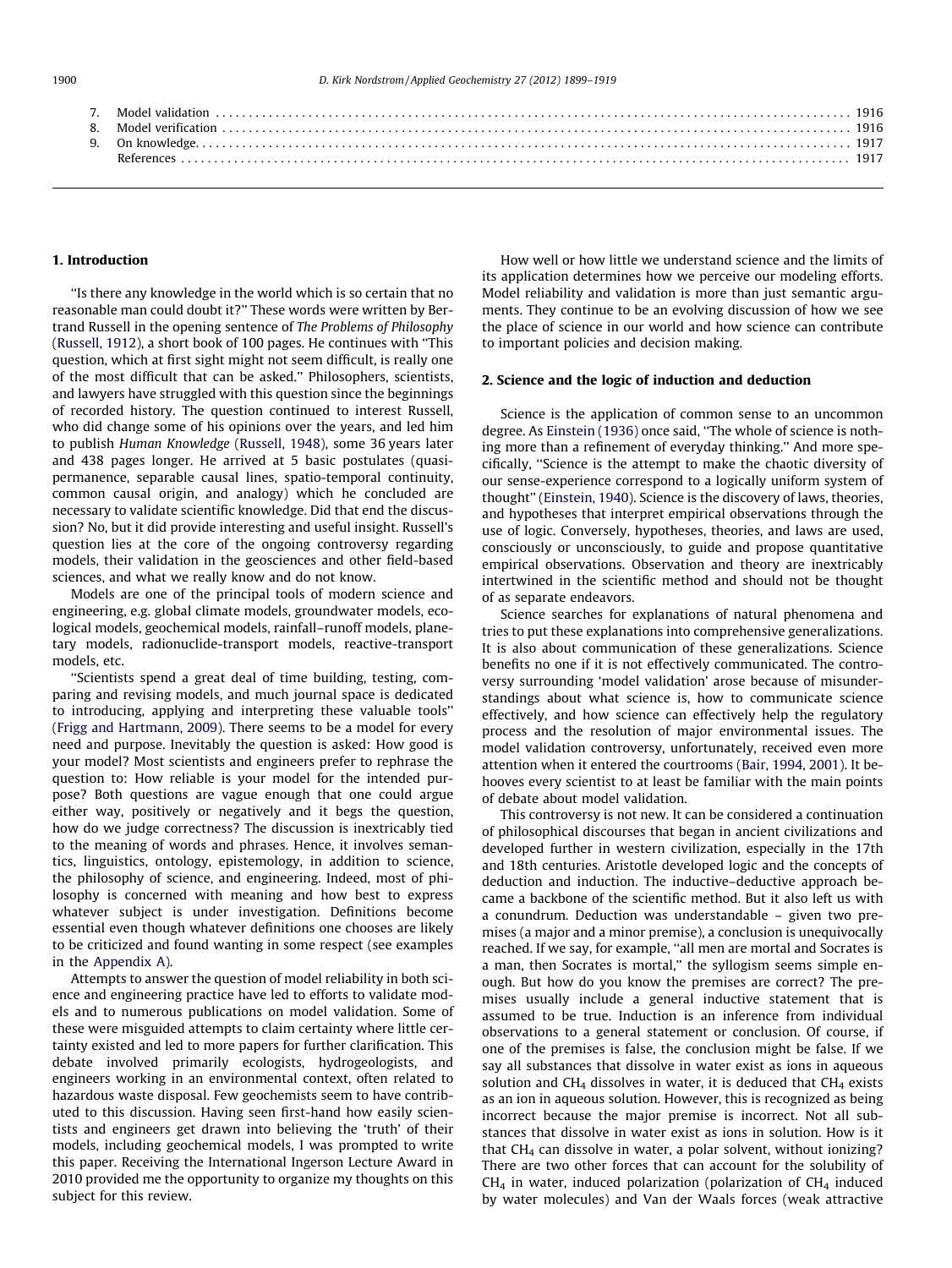forces between molecules, for example between the electrons in one molecule with the nuclei in another). Because these are weak forces, the solubility of  $CH<sub>4</sub>$  in water is low, unless high pressure is applied. High pressures often exist in deep groundwaters so that the solubility of  $CH<sub>4</sub>$  in a groundwater at a kilometer depth would be considerably larger than that near the Earth's surface. The problem here is that we can be led astray by an incorrect major (or minor) premise.

A premise is a general statement based on numerous observations that is inferred by induction. We might not have all the necessary information in a premise to make deductive conclusions. How do we know if a premise is correct? It is deductively 'correct' or 'valid,' if and only if, there are no exceptions to the statement. Because it is always possible for there to be an exception not yet known, general statements or inferences cannot be valid in a deductive sense. ''Inductive inferences are never deductively valid'' ([Boyd, 1991](#page-19-0); of course, those who love the self-reference game might ask if this statement is deductive or inductive).

The philosopher who argued most effectively that logic cannot prove (or even claim highly probable) inductive inference is [Hume](#page-19-0) [\(1739\).](#page-19-0) ''So Hume noticed a very general, and very curious, point about any reasoning concerning the future; namely all such reasoning rests on an assumption that cannot be logically justified. And the more general implication is difficult to avoid: if all reasoning about the future rests on a logically unjustified assumption, then our conclusions based on such reasoning, that is, our conclusions about what is likely to happen in the future, are equally logically unjustified'' ([DeWitt, 2010\)](#page-19-0). As [Russell \(1945\)](#page-20-0) summarized ''What these arguments [of Hume] prove – and I do not think the proof can be controverted – is that induction is an independent logical principle, incapable of being inferred from experience or from other logical principles, and that without this principle science is impossible.'' Another apt summary came from [Gorham](#page-19-0) [\(2009\)](#page-19-0) ''Justifying induction inductively is as hopeless as relying on a hunch to vindicate the power of intuition.''

Hume crowned the argument of the 'empiricists' (a line of philosophers who argued that all knowledge begins with observation via our senses) with his observation that knowledge can only be gained by experience; it is a posteriori. Traditionally, the opposing argument comes from the 'rationalists' or 'idealists' who say that all knowledge begins with reason; that knowledge is a priori. This unfortunate division is artificial, an outgrowth of our attempts to categorize everything and condense types of knowledge into a simple framework. [Bronowski \(1951\)](#page-19-0) had a much more meaningful description when he said ''In order to act in a scientific manner, in order to act in a human manner at all, two things are necessary: fact and thought. Science does not consist only of finding the facts; nor is it enough only to think, however rationally. The processes of science are characteristic of human action in that they move by the union of empirical fact and rational thought, in a way which cannot be disentangled.''

Instead of stating that laws, theories, and principles of science are true – an opinion that is not logically justifiable – we often say that they are approximations which become more certain the more they are tested and their consequences shown to correspond with reality. Such testing has often been called validation when the results compare well. But I am jumping ahead of myself. This correspondence principle is one of the major tenets of 'truth' and is directly applicable to the scientific method. Unfortunately, the correspondence theory of truth has several flaws because of its ambiguities. What is the reality that thoughts or beliefs correspond to? Does this reality only refer to physically-based, sense-impression objects or can it include more general classes of objects and their relationships? Can we recognize reality? Can we measure or objectify reality sufficiently to make a comparison? What does 'correspond' mean? If it does not mean exact agreement then what criteria determine a meaningful comparison? Is the subjectivism implied by the last question unavoidable? The Ptolemaic theory of an earth-centered solar system corresponded to observations known at the time but ultimately found to be 'incorrect' a century later. The same might be true today for models of radionuclide migration from a leaking high-level radioactive waste repository. The difference being that instead of waiting for a century to get confirmation, we must wait for many millennia. In contrast, a geochemical model can be used to calculate the saturation state of a groundwater with respect to various minerals and compared to our assumption that some minerals should have reached solubility equilibrium after a few years residence time. For example, shallow groundwaters in a limestone aquifer were shown to have reached equilibrium with respect to calcite [\(Langmuir, 1971\)](#page-19-0) demonstrating that for that type of aquifer the equilibrium calculation 'makes sense,' or 'is confirmed.' Some people would say ''Isn't that an example of validating a geochemical model?'' To that question I would reply: It is indeed a test of the model and the corroboration is helpful but why do you need to call it model validation which has a different meaning? Do you validate a model only once? If you have to re-validate it many times over then you do not really mean validation. The geochemical model that [Langmuir \(1971\)](#page-19-0) used was actually inadequate in many ways but for quantitatively determining the solubility saturation state of calcite in this shallow, dilute Pennsylvanian aquifer, it worked quite well enough. For other situations it may not work at all.

These concerns about the correspondence theory led to alternative theories of truth such as the coherence theory. 'Coherence,' in this context, refers to the consistency of a belief or theory with the body of existing knowledge. The greater its consistency, the more likely it is to be true. ''Even though parts of the edifice may be found to be rotten, the coherence of a body of scientific truths accounts for its stability over long periods of time. 'Scientific knowledge,' John Ziman rightly observes, 'eventually becomes a web or network of laws, models, theoretical principles, formulae, hypotheses, interpretations, etc., which are so closely woven together that the whole assembly is much stronger than any single element''' ([Newton, 1997](#page-20-0)). Unfortunately, there are examples in the history of science where consistency has not been upheld as a trustworthy guide. New scientific discoveries have been known to be inconsistent with some of the established body of knowledge. Friedrich Wöhler synthesized an organic compound, urea, from inorganic compounds [\(Wöhler, 1828](#page-20-0)) and this result was contrary to the prevailing Vital Force Theory, or vitalism, at the time which held that organic compounds could only be made from organic compounds and living organisms.

Because both the 'correspondence' and the 'coherence' theories cannot, by themselves, be a criterion for the truth of scientific statements, other theories arose of which the most important would be pragmatism. Instead of thinking of a proposition as true or false, we should think of them as useful or useless. Both the ion-association model and Pitzer's specific-ion interaction model have been found to be useful for interpreting the behavior of aqueous solutions of electrolytes within different ranges of conditions, whereas the Debye-Hückel limiting law (DHLL) is fairly useless. The problem here is that the DHLL is part of the other two models and must be approached in the limit of infinite dilution. Hence, it is meaningful as a component within a larger context but not useful by itself.

You may have noticed that I have been making reference to what a word, phrase, theory, statement or proposition means. Often the meaning is more important than the truth or falsehood of a statement, although one would think they would go handin-hand. When Kekulé dreamt of a snake biting its own tail, that gave him the idea of the shape of the benzene ring (see [Benfey,](#page-19-0) [1958\)](#page-19-0), there was no literal truth to the snake but there was insightful meaning. Historically there have been two quantum mechanical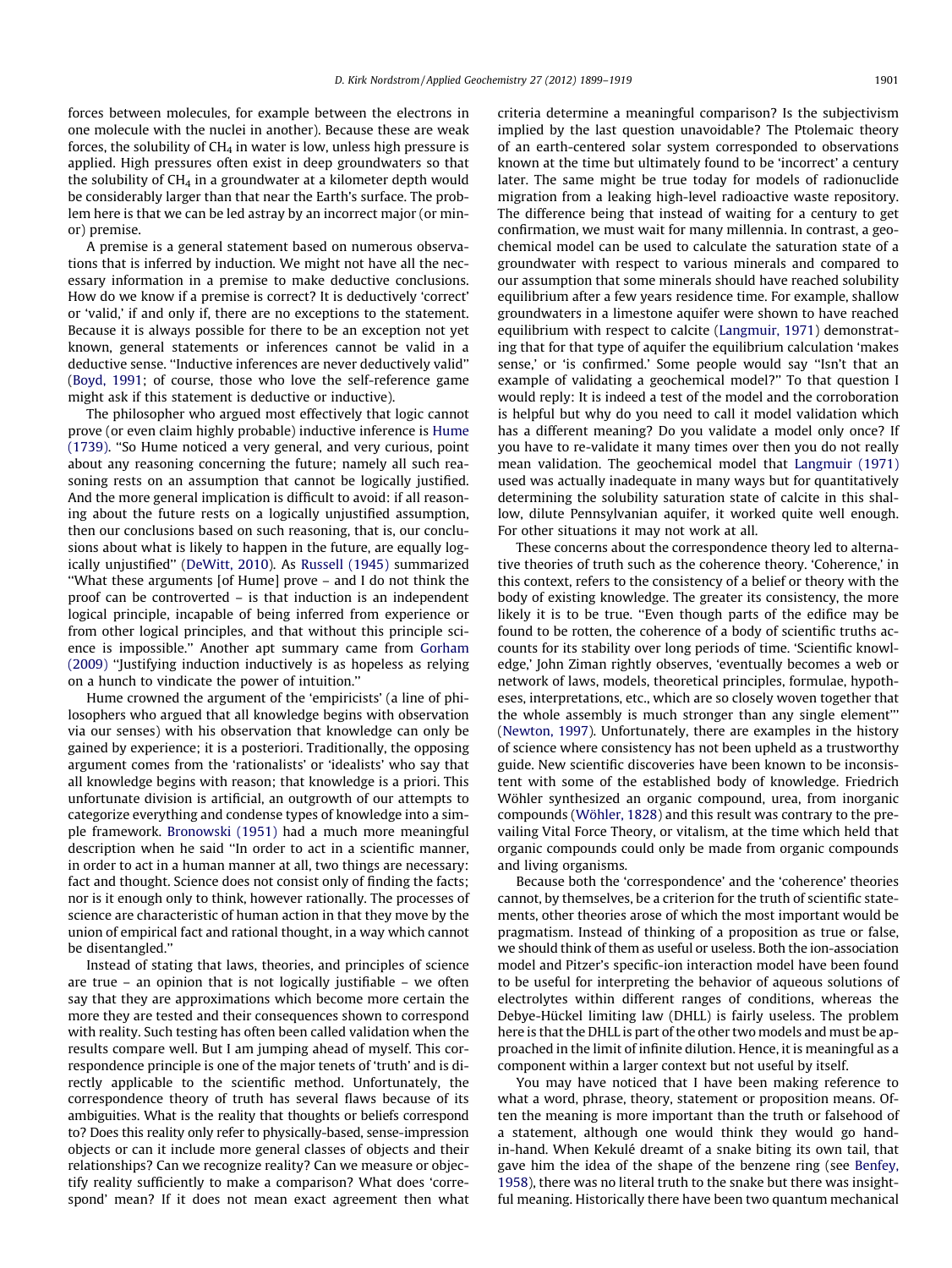approaches to interpreting the chemical bond, valence-bond theory and molecular-orbital theory. Both can explain many aspects of chemical structure and both are meaningful and useful. Each has certain advantages and disadvantages but it would not make much sense to say that one is closer to the truth than the other.

Another problem with 'truth' is that it comes in many different forms which can lead to misunderstandings. 'Truth' depends on the context and whether the truth refers to objective knowledge or subjective knowledge. There is the literal truth of the existence of physical reality. I can show someone a rock, explain that it has certain physical and mineralogical and chemical properties that can all be checked to demonstrate that it is, in truth, a rock of a certain type. I can also explain to someone what a unicorn is by describing its characteristics, but I cannot show it to anyone because it is a mythical creature that might have existed but there is no physical evidence for it. The objective knowledge for the unicorn does not exist. Once having described the unicorn, however, knowledge of a unicorn now exists. It can be found in paintings, novels, and emblems. It might be classified as subjective knowledge. It is a symbol for chastity and purity which gives it meaning. We know what these virtues are and, accordingly, we have knowledge of the unicorn. [Kierkegaard \(1941\)](#page-19-0) expressed subjective knowledge as the relationship of a person to something. He has said (see [Appendix A\)](#page-14-0) that if the relationship is true then the individual is in the truth even if he is relating to something that is not objectively true. Much confusion and hostility has been caused by substituting literal truth for figurative truth and the lack of recognition for the many forms of truth.

We use the words 'true' and 'truth' in everyday language and the meaning is usually clear but in the application of science to such problems as hazardous waste disposal where models and their reliability are involved, these words no longer have a clear meaning in such a general form. At least the meaning is not clear without numerous caveats that are often site-specific. We are often guilty of making hasty generalizations about the truth or validity of our models.

This brief synopsis is meant to remind us of the philosophical underpinnings of science, especially the framework that relates to scientific modeling and the model validation controversy. 'Scientific truth' is a difficult and challenging concept to define. Every attempt (correspondence, coherence, pragmatism, meaningfulness) has captured an important element, but taken separately, each attempt has serious shortcomings. Logic is an essential element of good science, but it fails to justify induction, another essential element. Other well-established criteria for good science are reproducibility, simplicity (Occam's razor), and peer review, although none of them are guarantees of 'correctness.' They are simply helpful guidelines for good science that lead to better approximations of our understanding of natural phenomena.

#### 3. Models and modeling

Much to my surprise, I have had some rather strange responses from colleagues when I have asked or suggested what might constitute a 'model.' I have heard ''We know what a model is; let's move on,'' and ''Qualitative models are better than any quantitative models.'' I have been told that there is no difference between a model and a computer code. I have heard that someone's model may not agree with my definition of a model but it is valid nonetheless. And I have had a statistician tell me that a statistical model is a scientific model. These comments come from some scientists and engineers who may not have given much thought to what science is and how it works.

'Model' is actually rather difficult to define, but perhaps the simplest and most concise definition is that it is a simplification

of reality. This definition is found in many places and was felt appropriate for a National Academy's assessment of models for regulatory decision making [\(National Research Council, 2007](#page-20-0)). This assessment was consequently adopted by the U.S. Environmental Protection Agency (USEPA) in their guidebook on environmental model development, evaluation, and application [\(USEPA, 2009\)](#page-20-0). Another common definition is that it is a representation of reality (e.g. [Konikow and Bredehoeft, 1992](#page-19-0)). Other definitions are that it is an idealization of reality, a replica, a picture of how something works. I wish to be clear, whatever definition or description that I come up with is not 'mine' but rather a synthesis or repetition of what many others have described already. To make my point, I have compiled several definitions and descriptions in the [Appen](#page-14-0)[dix A](#page-14-0) as examples. I do not agree with all of these definitions, but many of them have captured the essence of a scientific model.

Briefly I shall address my colleagues' other comments. Sometimes a qualitative model is better than a quantitative model, especially when the quantitative model is flawed. But science strives to be as quantitative as possible.When you can quantitate a qualitative model, it usually signifies an improvement in our understanding.

Equating a computer code with a model is simply misuse of language. A code is a kind of conversion algorithm that functions to convert one language into another. A computer code converts a written language that we can read (logic, sentences, or mathematics) into a language that a computer can read. A model can be converted into a computer code or not. There were plenty of scientific models before the computer was invented. When Linus Pauling discovered a model for the  $\alpha$ -helix structure of protein in his room while visiting Oxford University by using paper cutouts and drawing base groups on it, there was no computer code involved ([Eisen](#page-19-0)[berg, 2003](#page-19-0)). When sea-floor spreading and continental drift were discovered these were conceptual models based on observational data which could not be formalized with mathematical equations or computer codes. Conceptual models, physical small-scale models, and experimental models are not computer codes. This difference between a model and a computer code is substantial and is necessary to avoid confusion and maintain clarity in communication. To call a model a computer code is to belittle the importance of the model in scientific research.

A computer code that incorporates a geochemical model is one of several possible tools for interpreting water–rock interactions in low-temperature geochemistry. It is unfortunate that one commonly finds, in the literature, reference to the MINTEQ or the PHREEQC model or the EQ3/6 model when these are not models but computer codes. Some of the models used by these codes are the same so that a different code name does not necessarily mean a different model is being used, but so it might be thought if no distinction is made between model and code; and vice versa, different models can be in the same code. If someone states only that they are using the PHREEQC model, then it is entirely ambiguous as to whether they used the ion-association model or the Pitzer model or whether they used the WATEQ database, the PHREEQC database, or the MINTEQ database. Of course they can (and should) specify these aspects but that does not make PHREEQC a model; it is a computer code.

Another misconception, common among engineers, is to think of models only in terms of mathematical equations. A typical example would be the American Society for Testing Materials ([ASTM, 1984\)](#page-19-0) ''Standard practice for evaluating environmental fate models of chemicals'' document in which a model is defined as ''an assembly of concepts in the form of mathematical equations that portray understanding of a natural phenomenon.'' But, of course, the examples of Pauling and the protein structure [\(Eisenberg,](#page-19-0) [2003\)](#page-19-0), plate tectonics, experimental models, physical analogues, and numerous other examples should make it clear that there are other types than just mathematical models. [Greenwood](#page-19-0)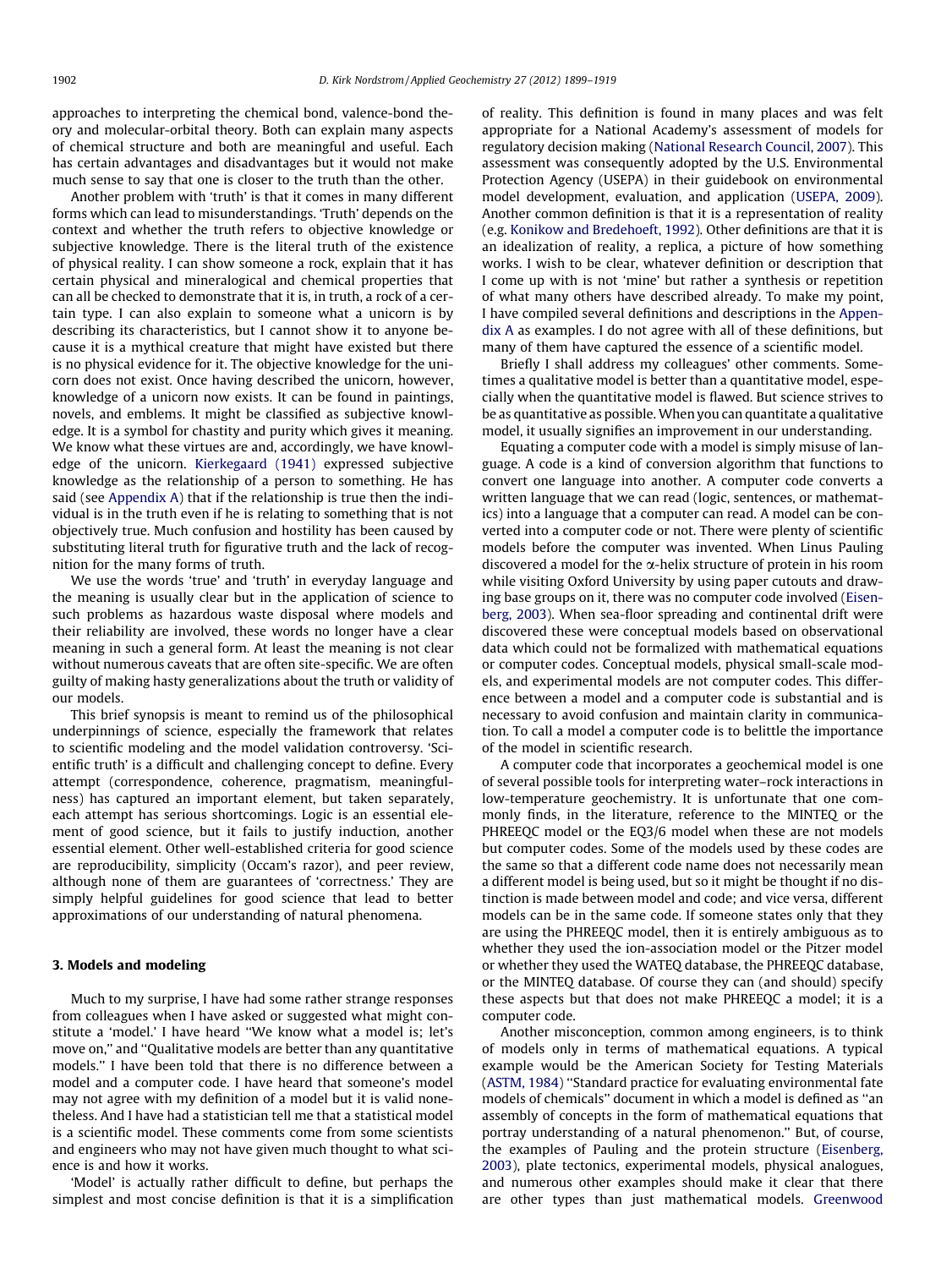[\(1989\)](#page-19-0) expressed it well when he said that a model ''...is a wellconstrained proposition, not necessarily mathematical, that has testable consequences.'' Indeed, physicists have so pursued the study of the most elementary particles that make up all larger particles that constitute all of matter that they discuss entities that can never be seen, or even explained, without the symbolism of higher mathematics. This state of affairs leads some scientists to question whether something that exists only as a mathematical assemblage has any real existence.

The strength of mathematics is in giving the appearance of certainty, its weakness comes from its inability to provide a consistent provable formal system of statements [\(Gödel, 1931](#page-19-0)). This argument of Gödel's became known as the incompleteness theorem. The problem with an inconsistent system is that you can prove anything, so it tends to be useless if you are trying to prove your argument with mathematics [\(Bronowski, 1978](#page-19-0)). Now most scientists would not say that mathematics is useless, as [Bronowski](#page-19-0) [\(1978\)](#page-19-0) points out, ''It is the axiomatization, it is the formalization of the system which produces the trouble. Nature is not a gigantic formalizable system.'' Alfred [Tarski \(1983\)](#page-20-0) carried this further by showing that there is no complete language of science in his theorem on the indefinability of truth (although it seems clear that Gödel was aware of this theorem also). He argues that truth in a language cannot be defined in itself. ''I have told you that Tarski's proof that there is no complete closed scientific language depends on showing that as soon as you introduce the words 'is true' you get paradoxes'' ([Bronowski, 1978](#page-19-0)). These were formal arguments but [Einstein \(1921\)](#page-19-0) foreshadowed these findings earlier with his often quoted statement, ''...as far as the propositions of mathematics refer to reality, they are not certain; and as far as they are certain, they do not refer to reality." "...there seems to be no unique way of combining a mathematical language and a part of the world'' [\(Gregory, 1990\)](#page-19-0).

By 1992 the ASTM changed their document title to ''Standard practice for evaluating mathematical models for the environmental fate of chemicals'' and a model (presumably just a mathematical model) was defined as ''an assemblage of concepts in the form of equations that represent a mathematical interpretation of a natural phenomenon.'' Certainly this change reflected an improvement, but by 2001 a further change in thinking occurred at ASTM because the [ASTM \(1992\)](#page-19-0) document was withdrawn with no replacement.

The most recent International Atomic Energy Agency (IAEA) definition for model is ''An analytical representation or quantification of a real system and the ways in which phenomena occur within that system, used to predict or assess the behaviour of the real system under specified (often hypothetical) conditions'' ([IAEA,](#page-19-0) [2007](#page-19-0)). This is a somewhat restricted definition, but it is better than their original definition ''In applied mathematics, an analytical or mathematical representation or quantification of a real system and the ways that phenomena occur within that system'' ([IAEA,](#page-19-0) [1982\)](#page-19-0).

We often say that a model is supposed to represent reality. I know what is meant by this statement, but I think it is a bit presumptuous. It would be better to say that a model represents our thinking about reality rather than reality itself. This important distinction was driven home by [Hughes \(1997\)](#page-19-0) when he stated ''One major philosophical insight recovered by the romantic view of theories is that the statements of physical theory are not, strictly speaking, statements about the physical world. They are statements about theoretical constructs." "Science, like art, is not a copy of nature but a re-creation of her'' ([Bronowski, 1956](#page-19-0)).

It is also incorrect to say that we compare our models with reality. We compare the consequences of our models with independent observations. And those observations are not devoid of concepts and theories, they come with their own conceptual framework. Take the 'concept' of temperature. What is temperature? It is a quantitative measure of the 'hotness' or 'coldness' of objects which is a subjectively communicated sensation of heat transfer. Heat was a concept that was debated for centuries (e.g. the phlogiston theory, the caloric theory, the kinetic theory). It took about as long for experimenters to test different materials and designs that might be used to measure temperature. Standardization required further inventions and experiments. [Middleton \(1966\)](#page-19-0) mentions 18 non-centesimal temperature scales that could be seen in the Copernicus Museum in Rome. Today there are three different temperature scales in use, the Celsius scale, the Fahrenheit scale, and the Kelvin or absolute scale. The common measurement of temperature is often taken for granted, but theories were required to establish the concept and how best to measure it. [Einstein and Infeld \(1938\)](#page-19-0) made it clear that we cannot compare our theories with the real world; we can only compare the predictions from our theories with our theory-laden observations of the world.

There is no universally accepted theory for calculating activity coefficients for aqueous electrolyte solutions. There is the ionassociation model which works well for a wide range of water compositions up to about seawater ionic strength and there is the Pitzer specific-ion interaction model that works well up to almost any concentration but for a limited range of compositions. And there are several hybrid models that utilize the best aspects of each. We know the strength and limitations of these models by comparing calculations with actual measurements of chemical potentials in single and mixed electrolyte solutions. The specificion interaction model is described as semi-empirical because it has some theoretical justification. It assumes electrolytes behave according to the virial formulation and the rest is curve-fitting. The ion-association model utilizes concepts of ion-pairing which has an intuitive appeal because it gives us an image of interacting ions in solution but it is also based on assumptions. Both approaches can be modified to give results that fit with observations, so the correspondence theory of truth does not lead to a definitive choice. Scientists tend to utilize the model that is most appropriate or useful for the particular problem at hand, hence, the choice is a pragmatic one.

Statistics is a powerful tool in the sciences and essential in the social sciences. However, in geochemistry we are usually looking at correlations and their probable importance. Correlative analysis suffers from the well-known fact that a correlation between two parameters does not equate to cause-and-effect. Many parameters correlate, but not always because one variable directly affects another. It is not possible to determine mechanisms or natural processes from correlations alone. Statistical evaluation of data without phenomenological context can suggest trends that may not have been noticed before, but it does not constitute a scientific model until it is interpreted with observational constraints. Once you provide an interpretation of a trend or correlation by applying knowledge of physico-chemical processes, you have a scientific model, not a statistical model. Before the interpretation is made, the statistical evaluation is an exercise in pure mathematics and not a scientific exercise. Statistics needs an empirical context to be a scientific model. ''The pure mathematician who should forget the existence of the exterior world would be like a painter who knows how to harmoniously combine colors and forms, but who lacked models. His creative powers would soon be exhausted'' (Poincare, as cited by [Pappas \(1995\)](#page-20-0)).

So part of the problem is to understand what we mean by 'model.' A model is a theoretical construct that that begins with a concept (the conceptual model) and might be portrayed mathematically or diagrammatically or physically or by analogy. It is always a simplification, an idealization, a picture of how we think about some aspect of physical phenomena. In one sense, it is always incorrect because it is never complete or exact. In another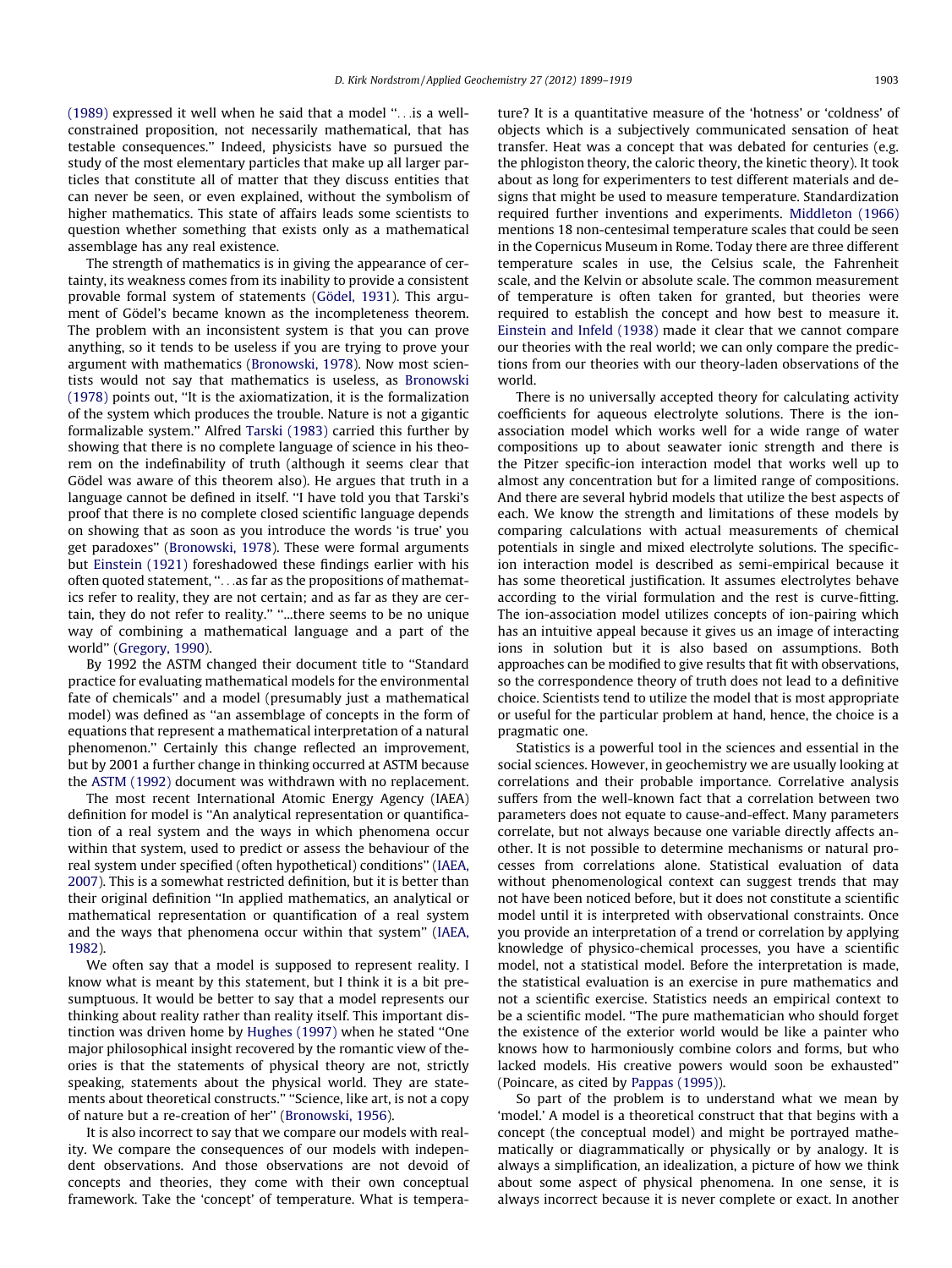sense, it may be correct because it might be our best understanding or approximation of something at a particular time in history.

A chemical model is a theoretical construct that permits the calculation of physicochemical properties and processes. A geochemical model is a chemical model applied to a geological context. Geochemical codes, such as PHREEQC and Geochemist's Workbench, use solution equilibrium models, such as the ion-association model and the Pitzer ion-interaction model, to calculate aqueous speciation. Algorithms similar to those used to solve speciation are used in these codes to solve equilibrium phase distribution, i.e. dissolution, precipitation, adsorption, desorption, degassing, and ingassing reactions. They can also be solved for non-equilibrium or kinetic phase distribution if the appropriate rate coefficients are known. Reactive-transport codes have incorporated geochemical models and fluid transport models using appropriate numerical approximation techniques that must solve both linear and nonlinear equations.

At the heart of every model is the conceptual model. ''The conceptual model is the basic idea, or construct, of how the system or process operates; it forms the basic idea for the model (or theory)'' ([Bredehoft, 2005\)](#page-19-0). [Oreskes and Belitz \(2001\)](#page-20-0) further emphasized the importance of the conceptual model and the difficulty in recognizing mistaken concepts:

''Conceptualization is probably the most thorny issue in modeling. It is the foundation of any model, and everyone knows that a faulty foundation will produce a faulty structure.... Yet what to do about it remains a problem. Much attention in model assessment has focused on quantification of error, but how does one quantify the error in a mistaken idea?... Almost by definition, conceptual error cannot be quantified.''

[Bredehoft \(2003, 2005\)](#page-19-0) has pointed out how important the conceptual model is to the overall success of modeling. It is the starting point and the end point of any modeling exercise. His comments on correcting misconceptions about the conceptual model are worth repeating:

- "1. Modelers tend to regard their conceptual models as immutable.
- 2. Errors in prediction revolve around a poor choice of the conceptual model.
- 3. Data will fit more than one conceptual model equally well.
- 4. Good calibration of a model does not ensure a correct conceptual model.
- 5. Probabilistic sampling of the parameter sets does not compensate for uncertainties in what are the appropriate conceptual models, or for wrong or incomplete models.''

#### 4. Model validation

The phrase 'model validation' has been, and still is, used frequently as a part of scientific practice and communication, yet it is the subject of serious debate which continues to cause consternation inside and outside the scientific community. Try doing a Google search for validation and verification of simulation models. Doing this I got 24 million hits. The subject has become a whole new field of study.

My exposure to this issue began through my participation in radioactive waste disposal research. The nuclear waste management and waste regulatory agencies had a presumed need to prove to the public that they could safely dispose of high-level radioactive waste such that it would never harm the biosphere, especially any future human generations. Part of this proof consisted of modeling a leaking repository that had both engineered and natural barriers. Gradually critics asked a most pertinent question: ''How do we know that the models are any good?'' At that time, in the 1980s, few people understood that this question is general enough to be asked about anything we do, not only in science and engineering, but even in art, literature, politics, and religion.

''In 1980 the Swedish Nuclear Power Inspectorate (SKI) decided to investigate the possibility of initiating an international study on the comparison of model codes for radionuclide migration in geological formations'' [\(Larsson, 1992](#page-19-0)). This was the beginning of a series of model validation studies that took on various acronymonus titles such as INTRAVAL, INTRACOIN, and HYDROCOIN. The topic was being addressed primarily by hydrogeologists and in 1992 a 2-part special issue of Advances in Water Resources of 10 papers was published with the theme ''Validation of Geo-hydrological Models'' ([Celia et al., 1992](#page-19-0)). For validation of geochemical models there was the CHEMVAL project ([Read and Broyd, 1992](#page-20-0)). When I first experienced these issues in the mid-1980s something did not seem right. I did not have a clear idea of what was bothering me, but I would hear presentations by professionals who would describe their field, theoretical, or laboratory work as having validated their model without having made clear what that meant. Gradually I began to see that some of this fuzziness stemmed from a rarely expressed misunderstanding of what science is and how it could play a supporting role in radioactive waste research. I delved into the philosophy of science (not an easy topic); I read arguments for and against 'model validation;' and I occasionally gave lectures on this subject to receive feedback from others. I was invited to put forth my concerns for the 5th natural analog meeting on the Alligator Rivers Analog Project [\(Nordstrom, 1994\)](#page-20-0). The present paper is partly an outgrowth of observing and participating in this debate and a review of this controversy from the perspective of a hydrogeochemist who collected notes on the subject over several years.

It was and is commonly thought that good scientific practice should test model predictions with independent observations and, once having succeeded, one could say that the model has been validated. Comparing model predictions with independent observations is good scientific practice but what does it mean to say that the model has been validated? That point is where opinions begin to differ. To quote from [Rykiel \(1996\):](#page-20-0) ''Validation is a thorny issue for both ecological model builders and model users as exemplified by the confusing and often mutually exclusive statements in the literature. For example, model validation is sometimes considered essential (e.g. [Gentil and Blake, 1981; Power, 1993\)](#page-19-0), and sometimes considered impossible (e.g. [Starfield and Bleloch, 1986;](#page-20-0) [Oreskes et al., 1994](#page-20-0)). Some authors suggest that models can be validated (e.g. [Law and Kelton, 1991\)](#page-19-0), while others contend that models can only be invalidated (e.g. [Popper, 1959; Holling, 1978;](#page-20-0) [McCarl, 1984\)](#page-20-0).''

The often-cited paper by [Konikow and Bredehoeft \(1992\)](#page-19-0) entitled ''Groundwater models cannot be validated,'' followed by the paper in Science on ''Verification, validation, and confirmation of numerical models in the earth sciences'' [\(Oreskes et al., 1994\)](#page-20-0) should have clarified the issues, but many investigators objected to their theses or preferred their own interpretations. Enough concern was generated within the USDOE (US Department of Energy) that a 2½-day meeting was held in July, 1994 in Denver, Colorado for the Geochemical Integration Team to resolve issues on model validation, especially in regard to a proposed Yucca Mountain nuclear repository site. Another publication was an entire book on model validation [\(Anderson and Bates, 2001](#page-18-0)). Although the authors were primarily hydrologists, geologists, and engineers with two contributing philosophers (there were no ecologists, geochemists, microbiologists, or climatologists) a broad range of opinion is represented from those who think that validation is valid to those who do not.

Because there was no summary report from the 1994 DOE meeting that I am aware of, it seems relevant here to summarize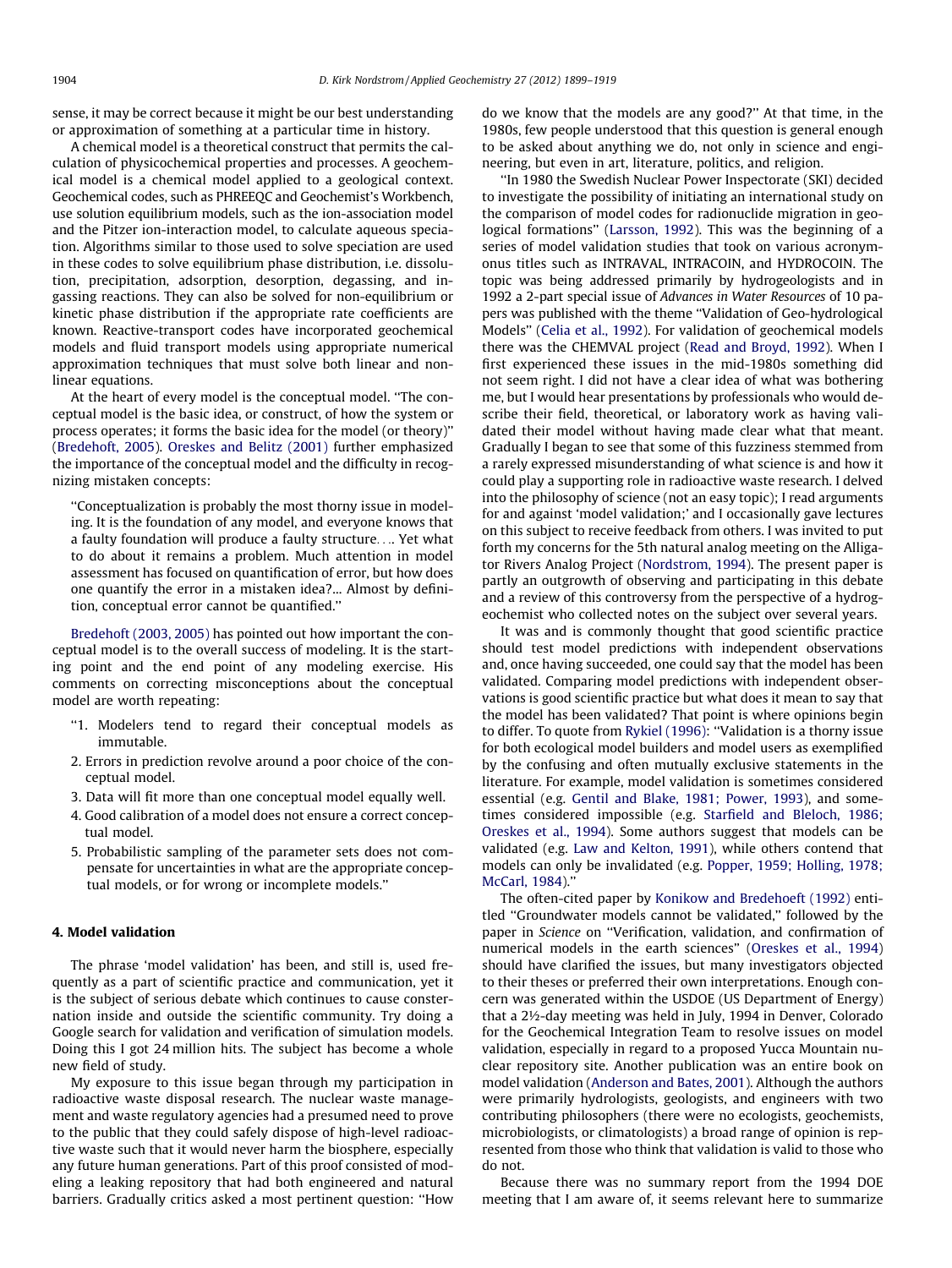some of my impressions made at that time. First, there was general agreement that Total System Performance Assessment (an assessment of the integrated effects of processes thought to affect transport of radionuclides from a nuclear waste repository to the biosphere) cannot have models that are validated. They can only present scenarios that are supported in that they do not contradict the more reliable models. Many felt that sufficiently small scale (laboratory) and process-level models could be partially validated. This argument changes the common meaning of 'validation.' Usually when something is validated, it is done once and thereafter the object is considered validated. Partial validation is an ambiguous phrase. Second, and most important, there was a consensus that the word 'validation' should not be used. The most popular substitute was 'confidence-building.' However, a specific methodology for confidence-building in models was discouraged and a better approach was to tailor confidence-building for a particular model and its application. Third, for some models convergence between prediction and observation is achievable and necessary, whereas for others bounding calculations are all that can be achieved. Non-uniqueness was agreed to be a characteristic of all models. Fourth, natural analogue studies were considered to be a valuable pursuit towards confidence-building in models. Fifth, the only way for assessment to work is for scientists, engineers, and performance assessors to have formal and informal meetings to clear up differences in perceptions, reach a clear understanding of goals, and to design integrated subsystem models. A presentation at the end of the meeting drove home the point that models are not unique, extrapolations far into the future carry enormous uncertainties, and it may not be possible to achieve regulatory standards as they now stand by using model calculations that are extrapolated beyond their time domain of calibration or historymatching.

So how do we define 'model validation?' I have compiled numerous documented definitions in the [Appendix A](#page-14-0) and many of these have serious flaws. Regulatory agencies got off to a bad start with their quite fuzzy and unhelpful definitions. The IAEA defined it as follows: ''A conceptual model and the computer code derived from it are 'validated' when it is confirmed that the conceptual model and the derived computer code provide a good representation of the actual processes occurring in the real system. Validation is thus carried out by comparison of calculations with field observations and experimental measurements'' ([IAEA,](#page-19-0) [1982\)](#page-19-0). What is a 'good' representation? What are the 'actual' processes? Who decides when adequate confirmation has been achieved? If we knew the actual processes in sufficient detail then the model would not even be needed. It is precisely because the actual processes are not adequately known that we resort to modeling. I have also used the phrase 'real system' myself, but I added a footnote to warn readers that this is an oxymoron (Nordstrom and Munoz, 1994). A system is an arbitrarily defined anthropocentric concept and 'real' implies a physical reality apart from the human conceptualization of it. So there is an initial IAEA definition that defined little. The most recent IAEA update made some important modifications ''The process of determining whether a model is an adequate representation of the real system being modelled, by comparing the predictions of the model with observations of the real system. Normally contrasted with model verification, although verification will often be a part of the broader process of validation. There is some controversy about the extent to which model validation can be achieved, particularly in relation to modelling the long term migration of radionuclides from radioactive waste in repositories'' ([IAEA, 2007\)](#page-19-0). In this definition two important points are acknowledged: (i) that model validation is a process and (ii) that there is some controversy about the extent to which model validation can be achieved. Of course the meaning of validation implies a single event, not an ongoing process. The next aspect they need to define is 'adequate representation' and who determines it. These modifications show how convoluted the definitions have become. The more the IAEA tries to improve the definition, the more the definition drifts away from the original meaning. It would be far easier and more meaningful to abandon the word validation altogether.

The US Department of Energy ([USDOE, 1986](#page-20-0)) defined validation even more loosely as the determination ''that the code or model indeed reflects the behavior of the real world.'' Indeed! How that goal might be reached is left to the imagination of the reader. The U.S. Nuclear Regulatory Commission [\(USNRC, 1990\)](#page-20-0) defined it as ''assurance that a model, as embodied in a computer code, is a correct representation of the process or system for which it is intended.'' Again, how does one know what the correct representation is? For which intended purpose? If one knew the correct representation, then there would no longer be a need for the model or its validation. If the correct representation is not known, then it is not possible to validate the model. Of course, this appears to be a perfect lose–lose situation. Part of this problem has to do with trying to make a general statement for which only detailed context and specific information have meaning.

The Swiss Federal Nuclear Safety Inspectorate (HSK) did not fare much better with their definition for model validation, ''Providing confidence that a computer code used in safety analysis is applicable for the specific repository system'' [\(HSK, 1993](#page-19-0)). Again, a model is not a computer code. And who decides how much confidence is enough?

Nuclear waste management agencies were asked a simple question: How do we know that models are reliable for such long periods of time? The larger question for science and engineering is: How do we know that any model is reliable? To answer this question, nuclear waste agencies asked their consultants to 'validate' their models. Under such circumstances, would a consultant be likely to say that such a project was pointless? Would a consultant, having been given the project and a sizable chunk of funding, likely conclude that a model cannot be validated? I always wondered if a nuclear waste management agency asked the same consultant to invalidate a model, whether he/she could do that? The answer is likely to be affirmative. Consequently, anyone could have predicted the result – models can be validated, or invalidated. The agencies and environmentalists could always get whatever they asked for. One might say that models can be validated because nuclear waste agencies and their consultants knew what they wanted beforehand and could produce the appropriate results. This wish was compounded by a fallacy of logic known as 'affirming the consequent' ([Shrader-Frechette, 1993](#page-20-0)). Affirming the consequent in this context means that, if a model calculation or prediction compares well with an independent observation, the model is assumed to be correct. Put another way, if the model has not been proved incorrect, it must be valid. The syllogism is false because the conclusion is assumed in the major premise.

All that can be said is that when a model prediction compares well with an independent observation is that the model is corroborated or confirmed. It lends some support to the model, but does not corroborate the model for all possible circumstances. The model can never be shown to be correct or validated because one would have to compare predictions for all possible situations to infer the overall correctness of it.

Does good agreement between a model result or prediction and observational measurements mean the model is correct? No, for three possible reasons, (i) if model parameters are not independent from the measurements they are being compared to, they should agree regardless of the correctness of the model, (ii) if the measurements are in error, both the measurements and the model could be in error, and (iii) the model results might agree with reliable measurements for the wrong reasons.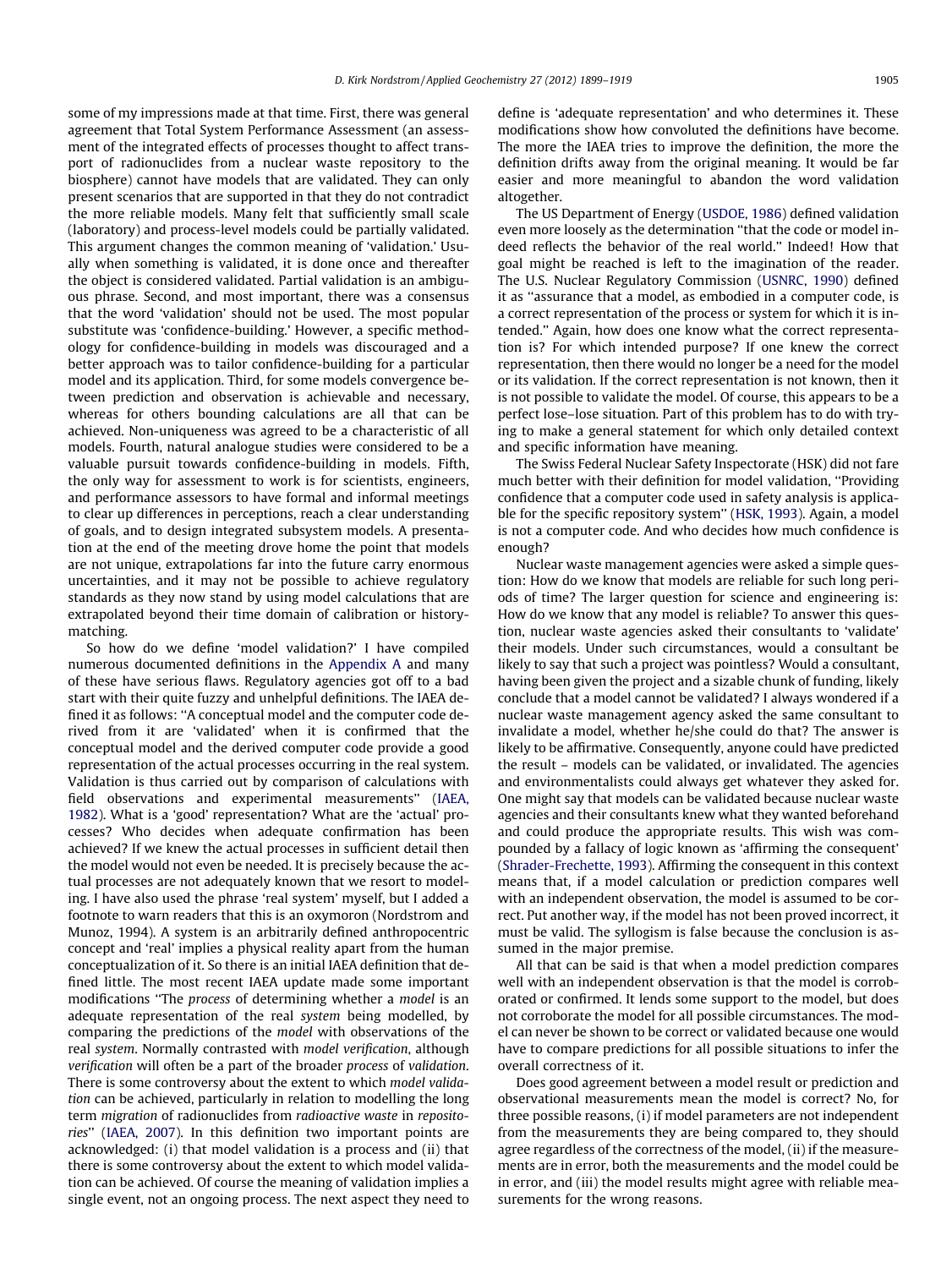Does poor agreement between a model result and observations mean the model is incorrect? No, for similar possible reasons, (i) if the measurements are unreliable, the model may still be correct, (ii) model calculations could be in error whereas the conceptual model could be correct, and (iii) the criteria for good and poor agreement may be incompatible with the limitations and uncertainties of the model. When model predictions are not confirmed by independent observation, scientists often become very interested. The reason is because it means there is something going on that they had not already known. A new discovery could be made from this finding. That would be far more interesting than finding out things worked the way that a model predicted.

The radioactive waste agencies, in their haste to make safety guarantees to the public, promised results that are not deliverable. Modeling can improve our understanding of how to build a safe repository but it cannot provide a guarantee. Some of our modeling calculations may be the best estimates we have of possible future scenarios but we shall never know for sure. These calculations also provide a ''starting point for policy decisions'' [\(Drever, 2011](#page-19-0)), but they are fraught with large uncertainties. We are not even sure how uncertain are the uncertainties. One of the main problems in the application of science and engineering to major hazardous waste disposal issues is a lack of knowledge about the limitations of science and engineering.

[Kirchner et al. \(1996\)](#page-19-0) argue for setting high standards for model testing and evaluation. ''An important first step, in our view, is to ask modelers to use explicit performance criteria in evaluating their models, and to compare them against explicitly stated benchmarks. This would be a significant improvement over the subjective model evaluations that are common today. Explicitly testing models against other decision-making methods (such as expert opinion) would provide a particularly illuminating measure of the accuracy and reliability of model predictions'' ([Kirchner et al.,](#page-19-0) [1996\)](#page-19-0). This statement sounds reasonable until one considers the practical aspects of how to go about it. Different fields of science will have entirely different criteria. Who will set the criteria? How exact must the criteria be? Part of the problem here is that it is a moving target. Criteria and the standard-setters can change over time. Then there is the issue of who wants to do this type of investigation. Funding and prestige are major motivations for some scientists. How much funding and prestige can be associated with what most people would consider to be largely a non-innovative, tedious activity?

The word 'validation' is also used routinely as a synonym for quality assurance/quality control (QA/QC) in analytical chemistry ([Taylor, 1983, 1986; Thompson et al., 2002; Fajgelj, 2007](#page-20-0)). Analytical chemists are usually referring to method validation not model validation but many of the same issues arise. If a method is used and validated there is still no guarantee that the analytical values are correct, it simply improves the probability that the results are accurate. Some would say there is a parallel here between 'method validation' and 'model validation,' but there is a big difference. Method validation, which I prefer to call QA/QC (quality control/quality assurance), has developed over a century and a half of testing over and over of chemical reactions and instrumental development and application. Consequently, we have a high degree of certainty, especially when compared to the highly complex, physical, chemical, biological, meteorological characteristics of the environment that are being modeled. Testing a high-level radioactive waste repository would take thousands of years.

Testing consequences of models is a process of making predictions. Again there are misunderstandings of what predictions are, what predictions can be made, and what predictions cannot be made with scientific knowledge.

# 5. Prediction

#### 5.1. Two types of prediction: phenomenological and chronological

A distinction should be made between two types of predictions, (i) phenomenological or logical prediction and (ii) chronological or temporal prediction ([Mayr, 1982; Strahler, 1992; Oreskes, 2000b;](#page-19-0) [Iverson, 2003](#page-19-0)). Phenomenological prediction uses basic principles of science along with necessary assumptions to form a logical construct with testable consequences. The deduced consequences constitute the prediction. Chronological prediction is foretelling the future which ''has traditionally been the province of mystics and clerics'' ([Iverson, 2003](#page-19-0)). Furthermore, phenomenological prediction falls into two general types, time-independent prediction and time-dependent prediction. Time-independent prediction would include any kind of chemical reaction outside of kinetics. I can predict that if you put a small piece of elemental Na into a beaker of water that it will react violently, catch on fire, and end with a small explosion. I know that because (i) my chemistry textbook tells me so and explains the reaction in terms of a stoichiometric equation, (ii) I have seen other people do this and it happens every time, and (iii) I have done it myself. The next time someone tries this experiment, it will happen again. I call this time-independent prediction because a phenomenon is predicted that has occurred before and not the time course of a future event. It does not depend on time as an explicit variable or as part of the chemical reaction equation that symbolizes the reaction. 'Prediction Central,' the nickname given to Professor Helgeson's laboratory of theoretical geochemistry at the University of California Berkeley, developed techniques of predicting fluid–rock interactions, given a sufficiently robust and comprehensive database. Similarly, the [Marini](#page-19-0) [and Accornero \(2006\)](#page-19-0) paper entitled ''Prediction of the thermodynamic properties of metal–arsenate and metal–arsenite aqueous complexes to high temperatures and pressures and geological consequences'' was predicting properties, not time-dependent processes. Classical equilibrium thermodynamics is time-independent and non-equilibrium or irreversible thermodynamics is timedependent. A time-dependent prediction would be one in which the rate of the reaction of Na with water is known from the literature or from my own experiments and I have measured the mass of Na and I have a kinetic equation with time as an explicit variable. Then, I could predict how long the reaction would take. However, I still might not be able to predict exactly when I would actually do the experiment again because that would be a highly uncertain chronological prediction until I scheduled it (no current plans for this). Science has traditionally made phenomenological predictions not chronological predictions, but with major issues of global warming, climate change, water-supply limitations, water-quality degradation, air-quality degradation, natural-resource extraction limitations, and hazardous waste disposal challenges science and engineering experts are being asked to make chronological predictions.

Chronological prediction is foretelling the future. Frequently, it is based on human feelings, emotions, prejudices, and opinions with little use of logic. The prediction may be correct but it may not be science. It is more like betting on the horse races, waterwitching, or the pronouncements of doomsday prophets. In contrast, groundwater models are developed to estimate present and future conditions given certain properties of the aquifer including permeability, porosity, recharge rates and changes in those rates, discharge rates, storage capacity, etc. These models are not guesses or mere opinions; they are based on a knowledge of average material properties of the aquifer and the fluid, on principles of fluid dynamics, and on assumptions or data about initial conditions, boundary conditions, and heterogeneities or the lack thereof. They also make assumptions about climate trends (which affect re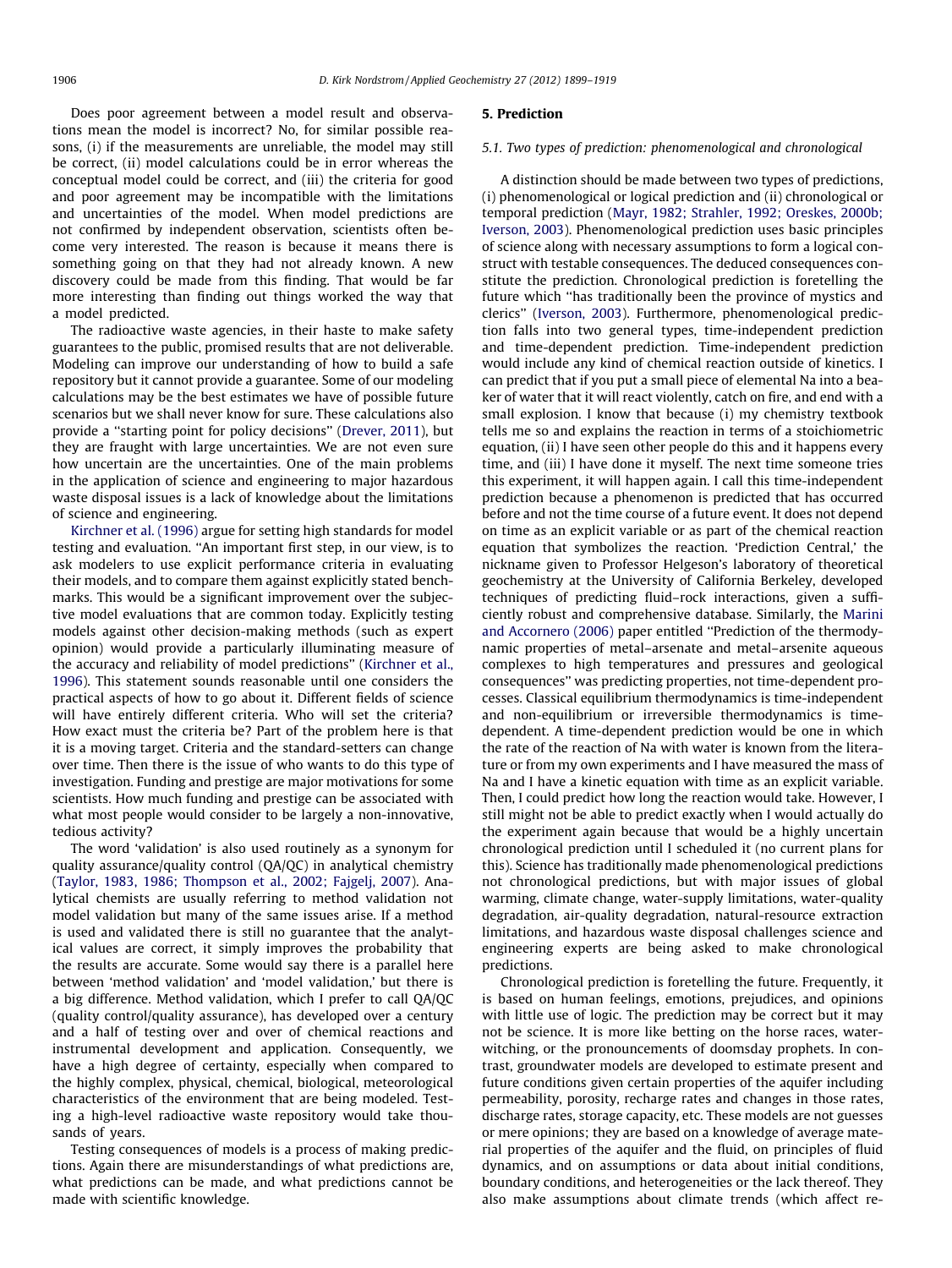charge rates, i.e. both precipitation and evapotranspiration rates) and withdrawal rates. It is these assumptions that limit the certainty of groundwater model calculations. In geochemistry, reaction rates between water and minerals and aqueous and gas phase reactions are also needed to predict the chemical evolution of an aquifer over time (as well as information from the groundwater model). Water–rock reaction rates are quite complicated functions of the degree to which the aquifer acts as an 'open' or 'closed' system, aquifer composition (mineralogy and chemistry), water composition, organic matter content, surface area, surface chemistry, temperature, pressure, and microbial ecology. To determine all these functionalities in the laboratory is not necessarily practical because it would take numerous lifetimes unless some practical generalizations could be demonstrated. Where possible, field rates should be measured and interpreted in terms of what is known from laboratory experiments. Long-term climate trends and longterm groundwater use by society cannot be predicted very well, if at all, and the longer the future extrapolation, the less certain the model results are and the less possibility there is of testing the predictions. The extent of reasonable future extrapolation for groundwater modeling is often stated to be of the same time frame as that for history-matching if any confidence in the extrapolation is desired. The state of the art for groundwater modeling and geochemistry including future needs and possibilities has been well summarized by [Glynn and Plummer \(2005\)](#page-19-0) and [Konikow and](#page-19-0) [Glynn \(2005\).](#page-19-0)

Several scientific and engineering investigations attempt to connect phenomenological prediction with chronological prediction: planetary motion, comet recurrence, volcanic eruptions, earthquakes, groundwater supply and contaminant groundwater plume mobility, high-level nuclear waste mobility, mining effects on water quality, flooding, coastal erosion, and climate change. The deduced consequences from these studies reflect an enormous range of uncertainties. There are numerous measurements of planetary motions, the orbits are regular and cyclical, and the laws that govern them are few and not complicated. Hence, phenomenological and chronological predictions are virtually the same, predictions are accurate, and uncertainties in the calculations are quite small. The other extreme might be biological evolution. We understand that the DNA of an organism determines its physical characteristics and that natural selection and mutations determine evolution but, given an initial condition, one cannot predict the evolutionary path of an ecosystem in the same way that one can predict planetary motion. As [Iverson \(2003\)](#page-19-0) mentions, the attributes of non-linearity, highly dissipative structures, and contingencies on past and future events break the connection between phenomenological and chronological predictions. Over the next 1 ka it would be very difficult to predict when and how many eruptions there might be from Etna and Pinatubo, but by measuring gas emissions, seismic activity, and heat flux one might be able to predict if an eruption is imminent or not. The closer it is to the time of an eruption, the more it is possible to predict the timing of the eruption to within weeks, days and sometimes hours. We can measure motion in the Earth's crust and the stress buildup between rock on opposite sides of a fault zone which allows us to constrain a major earthquake probability to a period of time measured in centuries or decades, but to predict the date to within weeks ahead is not possible at this time. What is possible is to be prepared for a large magnitude earthquake in high-risk regions, a much safer alternative to relying on earthquake prediction.

Regular cyclic events, governed by a few simple laws or principles, can be readily predicted. Indeed it appears that planetary motions were predicted by the builders of Stonehenge and the Egyptian pyramids before advanced mathematics and telescopes and without the benefit of the governing equations. Irregular and less frequent events like volcanic eruptions and earthquakes have very limited (and often not helpful) predictability. Although we understand the forces involved we do not have direct measurements of those forces in the deep subsurface near the sites where the greatest stress occurs. Groundwater conditions can be predicted if we choose appropriate initial conditions, boundary conditions, representative parameters, and future changes in input and output functions (climate variations and human activities). Because climate change and human activities cannot be forecast very far in the future, only groundwater conditions for the near future can be predicted with some confidence. An appreciation for the different types of predictions and their limitations can go a long ways towards improving the communication of science to policy makers and the public.

## 5.2. Predictions of rare or complex events are ambiguous because of model non-uniqueness

Some of the first geochemical calculations of water–rock interactions with a digital computer used a 'forward modeling' approach consisting of a given mineral assemblage and a given water composition [\(Helgeson et al., 1969, 1970\)](#page-19-0) that are allowed to react. If any mineral solubility equilibrium was reached the mineral was allowed to precipitate. Constraints on these systems were generally minimal in that equilibrium was assumed, the primary mineral assemblage was reasonable for an initial rock type, and secondary minerals were those thought to form under certain conditions of pressure and temperature. Assumptions had to be made about whether the system was open or closed during the evolution of geochemical reactions, the correct activities of solid phases and solutions species, the correct speciation, whether solid-solution minerals form and how to formulate their activities and reactive processes, the effects of temperature and pressure gradients, and, if it is a hydrothermal fluid, at what temperature boiling takes place. These were major assumptions that were not adequately known or evaluated at the time. Although these calculations marked a tremendous advance in our ability to model geochemical processes, the uncertainties in the thermodynamic database and these assumptions did not provide confidence in the results. The calculated results were subject to numerous unquantifiable uncertainties. Hence, these models could give very different results if some of the assumptions or input data were changed. Confidence improved with advances in the underlying thermodynamic database and by increased testing against field data, but an enormous amount of data is needed to substantially reduce uncertainties. [Reed and Palandri \(2010\)](#page-20-0) has shown that even with improvements in thermodynamic data and using the same data and the same initial conditions, it is possible to calculate the same mineral assemblage (an ore deposit) with very different pathways (or models), i.e. an isobaric pathway vs. an isentropic or isenthalpic pathway. Different models can produce the same result. By incorporating more data such as isotopic compositions and fluid inclusion data from a specific field site the needed constraints for the possible pathways might be found. To reduce possible model interpretations, limitations can only come from the field data, it cannot come from the modeling itself.

Even without these uncertainties, model calculations are not unique because there can be multiple roots to the governing equations ([Bethke, 1992; Oreskes et al., 1994\)](#page-19-0). Although this non-uniqueness is mathematical in nature, it is usually possible to resolve it through constraints derived from appropriate field conditions.

The problem of non-uniqueness is not just relegated to mathematical uncertainty or insufficient knowledge of thermodynamic and field data. Pierre [Duhem \(1954\)](#page-19-0) recognized the non-uniqueness of scientific explanation in general. His writings on this subject, supported by those of W.V.O. Quine, became known as the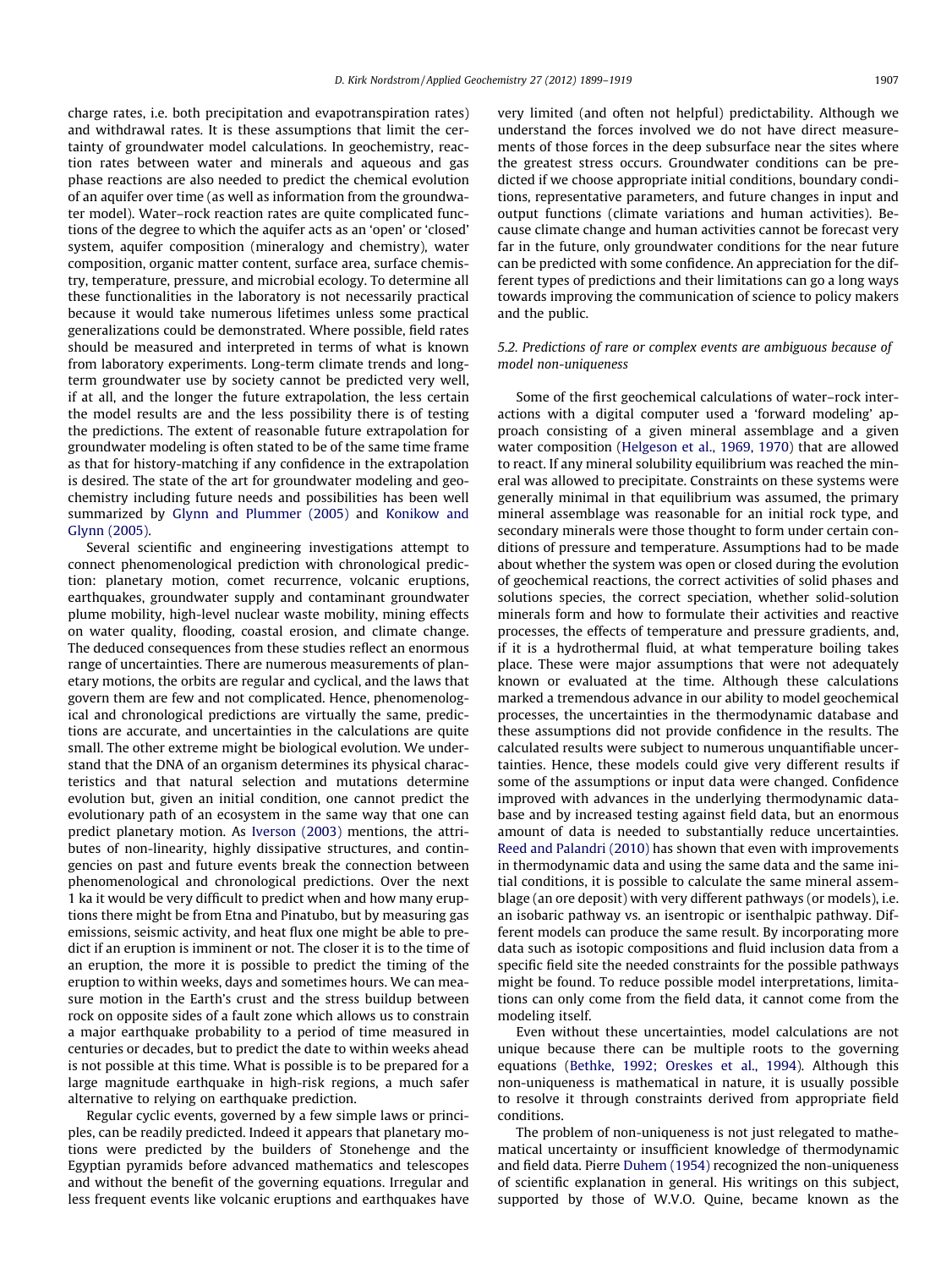Duhem–Quine thesis ([Oreskes et al., 1994\)](#page-20-0). They argued that scientific theories are not uniquely determined by observational data ([Derry, 1999\)](#page-19-0). One of Duhem's examples [\(Duhem \(1954\)](#page-19-0) illustrates this point quite well. Léon Foucault modified an experiment originally devised by François Arago and improved by Hippolyte Fizeau to demonstrate that light consisted of waves, not particles (the corpuscular theory), by comparing the speed of light in water to that in air. Foucault and Fizeau demonstrated that the speed of light in water was slower than in air, contrary to the predictions of Newton and others who supported the corpuscular theory. This conclusion was thought to put an end to the corpuscular theory but Duhem pointed out that there might be another corpuscular theory based on different postulates that could still account for the difference in the speed of light. He made this statement just before Einstein had reported on his theory of light quanta, or photons, which, indeed, was such a theory. Duhem provided one of the clearest descriptions of his time of what science is really about. He pointed out that scientific laws are neither true nor false but approximate, that laws are provisional partly because they are symbolic, i.e. they are connections among symbols not the actual realities.

Another important step forward in geochemical modeling was taken with the introduction of mass balances into water–rock interactions, known as ''inverse modeling'' [\(Plummer, 1984; Glynn](#page-20-0) [and Plummer, 2005](#page-20-0)). The basic concept is that if you have mineralogical data on a groundwater aquifer and you have access to evolving groundwater compositions along a flow path, you can solve a matrix for the relative proportions of minerals dissolving and precipitating, gases exsolving or dissolving, organic matter reacting, etc. The water analyses can also be used to calculate mineral saturation states that provide further constraints on the possible reactions. Instead of making a lot of assumptions as in forward modeling, you have fewer assumptions because your modeling is constrained by actual field data. If water residence times can be obtained, weathering rates can be calculated as well ([Burns et al.,](#page-19-0) [2003\)](#page-19-0). Although there will always be some aspects of non-uniqueness, inverse modeling with sufficient field data, can go a long way toward narrowing the most likely model interpretations for water– rock interactions.

# 6. Prediction and validation for models of nuclear waste disposal

Scientists and engineers were asked to devise a high-level radioactive waste disposal strategy that would never allow radionuclides from a leaky repository to travel to the biosphere and harm human and environmental health for at least 10 ka, preferably 100 ka to 1 Ma (after which radioactive decay would have reduced the most harmful levels of radioactivity to safe levels). It is interesting to note that a repository would be assumed to leak in less than  $10<sup>4</sup>$  years, a reasonable assumption, and that radionuclide transport over  $\geq 10^4$  years could be reliably modeled, an unreasonable assumption. The arrogance in thinking that such models, based on huge extrapolations over time, were not only possible, but were considered probable and provided safety guarantees for the future led to a strange journey. We can summarize the substantial obstacles confronting those in the radioactive waste research community who attempt to validate models of radionuclide migration from a leaking repository: (i) the original definitions of model validation offered by federal nuclear waste agencies and regulatory agencies were far too vague to be useful, (ii) the 'problem of induction' or the problem of extrapolating from the specific to the general cannot establish the validity of a model, (iii) short-term tests cannot establish long-term responses to migrating radionuclides, (iv) overemphasis on validation rather than understanding the processes operative in a repository environment, (v) publicity campaigns focused on making guarantees to the public when such guarantees are not possible, (vi) affirming the consequent, and (vii) confusing modeling with reality. One summary statement by [Leiss and Chociolko \(1994\)](#page-19-0) seems appropriate, ''In general there is now widespread agreement that until recently the capacity of scientific risk assessment to render definitive verdicts for the non-expert public on the scope and magnitude of most hazards was 'oversold' by experts, and that lower expectations would be more fitting.''

The main problem is that there is nothing scientific about modeling a high-level radioactive waste disposal site for 10 ka or more because the calculations cannot be tested and the technical basis makes no sense [\(Ramspott, 1993](#page-20-0)). The modeling efforts are not testable within the time frame that policy decisions must be made. 'Validating' a model that has no testable consequences is meaningless. This situation is reminiscent of the debate between the rationalists and the empiricists. Empiricists demand testability, or falsifiability, as [Popper \(1959\)](#page-20-0) a well-known advocate of logical positivism, described. Testability connects ideas with reality. Without even the possibility of testing model calculations within a reasonable time period, the calculations are all just exercises in idealistic or rationalistic scenarios which may or may not have any relationship to reality because we cannot know the outcomes with any comfortable degree of certainty. They are chronological predictions without knowledge of long-term processes to make them phenomenological predictions.

Those who have worked on potential repositories such as Yucca Mountain, Nevada, have responded with the argument that component models of the overall assessment picture can be separately modeled and evaluated. Of course they can, but you are still limited to a much smaller time scale than  $\geq 10^4$  years and, when combining component models into the larger picture of radionuclide transport to the biosphere, there are important feedbacks and synergisms that do not appear in the individual models (the total is greater than just the sum of its parts).

Whoever wrote the section on verification and validation for Wikipedia may have been an engineer and a QA/QC employee of the medical field (see [Appendix A\)](#page-14-0). The telltale signs include not only the numerous references to engineering, medical, and pharmaceutical sources but the categories of verification and validation are broken down into 'prospective validation,' 'retrospective validation,' 'full scale validation,' 'partial validation,' 'cross-validation,' 're-validation/locational or periodical validation,' and 'concurrent validation.' Who knew that there were so many ways to validate something? One must assume there are an equal number of ways to invalidate the same things. With these new definitions on hand, I'm sure that some folks would like to see retrospective validation of members of Congress and I would like my next parking coupon to be a full-scale validation (i.e. valid anytime, anywhere). I'm sure that the authors had good intentions and had strong support from certain quarters of business and engineering, but there is an inherent contradiction with the normal use of validation, which refers to something being correct or incorrect. If something is valid, it is founded on truth or fact, and it is considered stronger or more believable than something not based on truth or fact. If we now include 'partial validation' and a host of other types of validation then we have changed the original meaning of validation. A counter argument might be that when we validate something, we do so only for a limited set of conditions. If that is in fact the meaning, then, to this author, we should not be using the word validation in the first place.

Another factor at play here is the desire on the part of the safety assessment and nuclear waste management to provide convincing evidence to the public that it is possible to guarantee that this most hazardous waste will not affect future generations. By using the word validation instead of 'provisional acceptance' (or partial val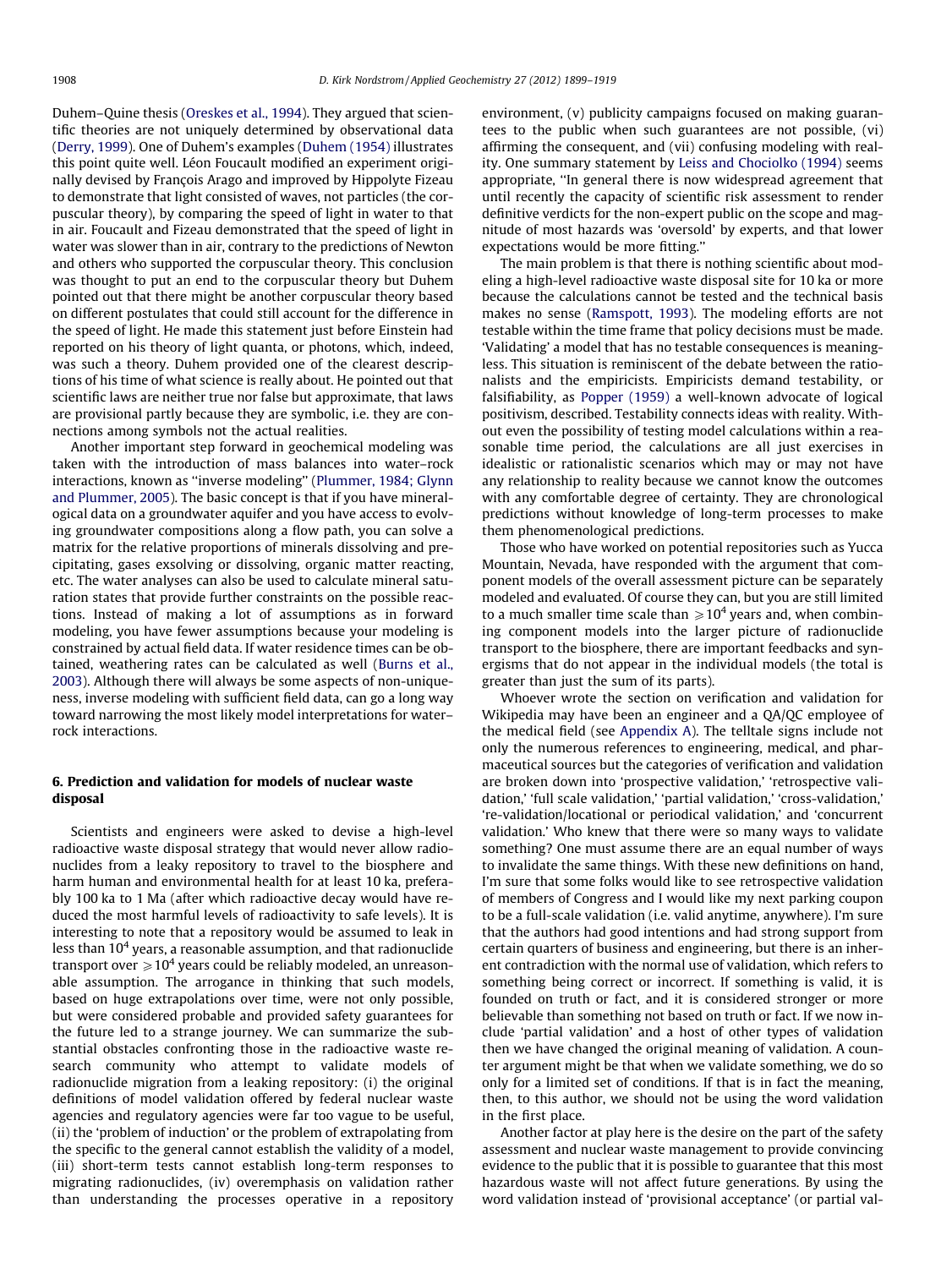idation), a stronger and more confident meaning is implied than is actually warranted. What would your reaction be if someone told you that model A was provisionally accepted (or partially validated) and model B was validated? If both models served the same purpose, would not you feel more comfortable using model B? Yet we are told that validation really means provisional acceptance ([Rykiel, 1994; Younker and Boak, 1994\)](#page-20-0). I do not think I am speculating very much, if I suggest that most people do not think that validation is the same as provisional acceptance. And it does not help to claim that 'validation' is being used in a strictly technical sense ([Rykiel, 1994\)](#page-20-0) because this language is being used to explain to the non-technical public why a high-level nuclear waste repository will keep nuclear contamination safe from the biosphere. It does not help the credibility of the engineering community to tell the public that they must learn the technical language of the engineer. Indeed, it is the responsibility of the engineer to translate their technical jargon to everyday language that the public understands if they wish to obtain public acceptance of a repository design and location.

[Tsang \(1991\),](#page-20-0) in his short review of modeling and validation within the nuclear waste context, took a broader view of the issue to include evaluation of how conceptual models were constructed and methodologies of parameter correlation. He recognized that it was illogical to validate a model in a generic sense and that models had to be validated with respect to specified processes and with respect to a given site. However, he also advocated the position of systems engineers, i.e. that validation was a necessary and defensible procedure in contrast to the scientific argument that questions the underlying meaning.

In spite of the numerous criticisms and logical flaws with the nuclear management agencies that propose model validation, the validation 'process' continued to be justified ([Hassan, 2003](#page-19-0)).

#### 7. Validation, science, and the relativity of wrong

At least three other phenomena have influenced the use of the phrase 'model validation.' One is the motivation on the part of many scientists to make a greater public impression of their science and to boost their chances of obtaining funding by using phrases such as model validation; another is a general misunderstanding of what science is and what are its strengths and limitations; and another is the tendency for scientists and the public to simplify descriptions of the natural world into black and white terms, i.e. models are validated or they are not. The importance of this controversy cannot be overemphasized because it bears directly on the role of science in society. It is not merely a 'matter of semantics.' Semantics is meaning, and meaning is at the core of communication. It is a matter of perception and understanding. Debates about models and their validation reflect our collective understanding of what science is and how science fulfills its contribution to society. Discussions about models and model validation are ultimately discussions about the meaning of and perceptions about science and engineering.

It is worthwhile asking why 'validation' is still used frequently in discussions on model reliability or even model hypothesis testing. It should be obvious that this word suffers from the misguided attempt to connote truthfulness and to connote reliability without qualification ([Konikow and Bredehoeft, 1992; Oreskes et al., 1994\)](#page-19-0). These problems are partly driven by regulatory needs, but even outside of regulations, scientists tend to use this word when they have found some corroboratory evidence for their hypotheses. It is human nature to want to neatly categorize everything into what is valid or 'right' and what is not valid or 'wrong.' We know this as the 'black or white syndrome.' It is much more difficult to recognize the grey in the universe even though grey is much more common than black or white. Isaac Asimov summed it up rather well when he said ''The trouble, you see, is that people think that 'right' and 'wrong' are absolute; that everything that isn't perfectly and completely right is totally and equally wrong'' [\(Asimov, 1988\)](#page-18-0). He continued to develop this theme as a result of a letter he received from an English Literature major (who suffered from the idea that everything in science would eventually be proven wrong) and pointed out that instead of scientific theories being wrong there are really degrees of wrongness. The idea that the Earth was flat was much more wrong than thinking of the Earth as a sphere. But the earth is not a sphere, it is more of an oblate spheroid. But the difference between a sphere and an oblate spheroid is the difference between 8 in. (203.2 mm) to the mile (1.609 km) compared to 8.03 in. (204 mm) to the mile. Precise satellite measurements later showed that the Earth is asymmetric and slightly pear-shaped rather than an oblate spheroid. Each improvement in measurements of the Earth's shape is a closer approximation and less wrong than the previous one but it is a much bigger jump from flatness to sphereness than for the later improvements. As Asimov said so well ''... when people thought the earth was flat, they were wrong. When people thought the earth was spherical, they were wrong. But if you think that thinking the earth is spherical is just as wrong as thinking the earth is flat, then your view is wronger than both of them put together.''

[Asimov \(1988\)](#page-18-0) also explained why we have this tendency to classify everything as right or wrong. He said that if we can categorize our experiences and our understanding into easily remembered categories such as 'black and white' or 'right and wrong,' life is easier – we do not have to think so much, but it is unrealistic.

Again, many of those involved in radioactive waste disposal and other areas of hazardous waste related research agree with these points and some even say that this is their own position. What I fail to understand is why they have not figured out that validation is just not the right word to use? The [USEPA \(2009\)](#page-20-0), following the NRC (2007) lead, has clearly recognized that model validation is an inappropriate phrase and has dropped it from their lexicon and give the following two reasons (i) models contain simplifications and can never correspond exactly to reality and predictions can never be completely accurate (black/white syndrome) and (ii) those that are confirmed for one application cannot predict accurately for multiple applications. Of course, these reasons seem obvious and are stated in an impossibly exaggerated manner (who would ever think that model predictions would be completely accurate?). Instead of model validation, the USEPA and the NRC use the phrase 'model evaluation' and following [Beck \(2002\)](#page-19-0) they define model evaluation as the attempt to answer four main questions:

- i. How have the principles of sound science been addressed during model development?
- ii. How is the choice of model supported by the quantity and quality of available data?
- iii. How closely does the model approximate the real system of interest?
- iv. How does the model perform the specified task while meeting the objectives set by QA project planning?

These four points are further elaborated upon by the USEPA, but it still begs a few questions. Does question ii refer to a necessary database such as thermodynamic or kinetic data or does it refer to field data or both? Thermodynamic and kinetic data evaluation is part of an ongoing and iterative process with its own QA/QC challenges. It is a whole separate field of study. How reliable does the thermodynamic or kinetic database have to be? Field data also has a large number of QA/QC challenges. How is question iii applied? We have already discussed the fact that we do not compare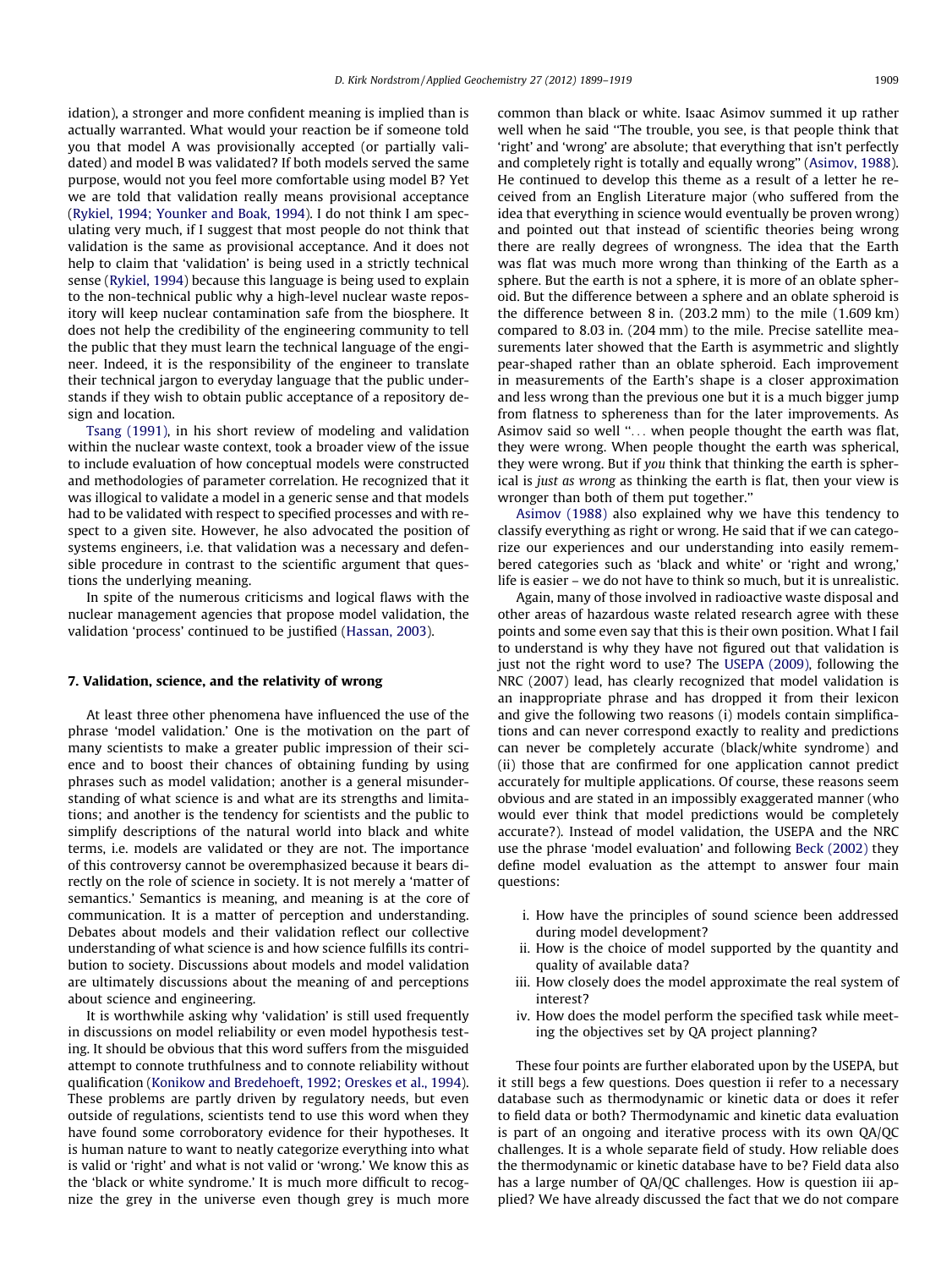a model to a real system, so the question should be: How close to observational measurements do model consequences or predictions have to be? Who decides and how? Most of the answers to these questions can only come from the stated objectives of a particular study. They cannot be answered in the general form in which the questions are stated. An important conclusion that comes from this discussion is that there is a responsibility on the part of the project supervisors and project oversight committee to make clear what constitutes a necessary and sufficient effort to answer these questions because, if left open-ended, they could be never-ending.

There are two additional overview concerns that need to be covered in this review. One is the complexity paradox described by [Oreskes \(2000a\).](#page-20-0) Another is the question of why there seems to be a driving need to model and predict future untestable scenarios ([Oreskes, 2000b](#page-20-0)).

#### 8. The complexity paradox

Numerous authors have made note of the fact that our ability to develop sophisticated codes and advanced mathematical models has outstripped our ability to acquire the complex data upon which the codes depend. It seems clear how this situation developed. Our early models and computer programs were quite simple, but as our understanding increased, as computers became faster with more capacity and with software that was more elegant, flexible, and advanced, and as our ability to couple physical and chemical processes progressed, our models and codes became more and more sophisticated. A model and its code would naturally become more complex with further development if its developers wanted them to be more realistic. The paradox is that as computer codes become more complex, they become more difficult to test and confirm that they operate according to basic scientific and mathematical principles and that they are correctly coded. [Oreskes \(2000a\)](#page-20-0) describes this paradox in terms of representation versus refutability, ''The closer a model comes to a full representation of a complex earth system, the harder it is to evaluate it. Put another way, the better the model is from the point of view of the modeler, the harder it is for others to evaluate the model. There is a trade-off between representation and refutability.'' The situation has finally reached the point where [Silberstein \(2006\)](#page-20-0) asks, tongue-in-cheek, ''Hydrological models are so good, do we still need data?'' Both Silberstein and Oreskes make the point that for geoscientists the answer to the complexity paradox is relatively simple: collect more field data because that is where the rubber hits the road. Unfortunately, less money and effort has gone into collecting necessary field data compared to modeling exercises. Another benefit from collecting more and better field data is that it decreases litigation time and costs. Many lawsuits and other legal proceedings involving hazardous waste can be simply avoided by collecting more and better field data. Some parties complain that collecting field data takes time and is expensive, but it is trivial compared to the costs and the length of legal proceedings.

The complexity paradox has a more dangerous analogue in complex technical engineering. Not only can the models and the codes be increasingly difficult to test and ensure that quality assurance needs are met but the hardware, the elaborate interconnected array of technical equipment, become more difficult to test, evaluate, understand, repair and maintain. [Dumas \(1999\)](#page-19-0) has described this situation well, ''As technical systems become more complex, they become more opaque. Those who operate ever more complex systems usually cannot directly see what is going on. They must depend on readings taken from gauges and instruments, and this can be very misleading.'' He goes on to describe several examples of costly and frightening failures in the USA that were caused by this problem. [Oreskes \(1997\)](#page-20-0) argues that many times models cannot be tested because of additional reasons such as the inaccessibility of some of the input data and inaccessibility of model predictions in practice and in principle. [Petroski \(1994\)](#page-20-0) recounts several incidents that involved unacceptable belief in the reliability of computer software that led to either dangerous situations or unnecessary loss of life.

#### 9. Modeling mine water chemistry

[Pilkey and Pilkey-Jarvis \(2007\)](#page-20-0) in a most thought-provoking book, Useless Arithmetic: Why Environmental Scientists Can't Predict the Future, have heavily criticized the use of quantitative mathematical models as a useful means of predicting future trends for making policy decisions (or most anything). They cover a broad range of examples that include modeling to prevent the demise of the cod population along the Grand Banks of Newfoundland and Nova Scotia (it did not), Lord Kelvin's modeling for the age of the earth based on the cooling rate of molten rock (wrong), modeling in support of the proposed Yucca Mountain nuclear waste repository (fraught with questionable assumptions), modeling climate change and sea level rise, modeling coastal erosion (senior author's expertise), modeling post-mining water quality in pit lakes, and modeling invasive species. They are not against modeling, per se, but they argue in favor of qualitative models over quantitative models. Unfortunately some of their examples contradict this point. The example of Lord Kelvin's estimate of the age of the Earth by using physical processes, which [Pilkey and Pilkey-Jar](#page-20-0)[vis \(2007\)](#page-20-0) call quantitative, is a case in point. Lord Kelvin's method for estimating the Earth's age, which came to about 20 Ma on last modification (and supported by Clarence King, first director of the U.S. Geological Survey, who made separate calculations with the same conclusion; [Dalrymple, 1991\)](#page-19-0), was quantitative, and it was said to have trumped earlier qualitative methods by sedimentologists and paleontologists who were thinking in terms of an age nearer billions of years. The difference was that the sedimentologists/paleontologists made their estimates from much less faulty assumptions and concepts than Lord Kelvin's estimate. Sedimentologists could make qualitative estimates of how long it takes for a stratum to form and compare that with the thickness of sediments and the correlation of strata to arrive at an overall age of the Earth. There was a considerable difference in the conceptual model, but Lord Kelvin's was thought to be more reliable because of its quantitative nature. More than 50 years later the age of the Earth was settled at 4.55 Ga through the application of radioactive isotope dating [\(Patterson, 1956\)](#page-20-0). The application of radiogenic isotope dating is certainly a mathematical and quantitative method of modeling through the use of isochron diagrams (isotope evaluation diagrams) and concordia–discordia diagrams ([Dalrymple, 1991\)](#page-19-0) which can all be represented mathematically and computer coded. I would call this a case of one quantitative model trumping another one because the conceptual model had improved considerably. It is the conceptual model that matters, not the mathematics.

In chapter seven ("Giant cups of poison"), [Pilkey and Pilkey-](#page-20-0)[Jarvis \(2007\)](#page-20-0) discuss the modeling of water quality for open-pit mine lakes. This modeling has been done primarily by consultants for obtaining permits for open-pit mines which have a finite lifetime and for which it must be demonstrated that when the mine closes, water quality will meet state and federal standards in perpetuity. Somehow mining consultants and regulators and others were influenced into believing that it really was possible to 'accurately' predict water quality of the lake infills to these open pits for 50–200 a into the future. A clear parallel exists here between safely disposing of high-level waste for a long period of time and promising good water quality after mining for a long period of time. There is also a parallel in that this modeling was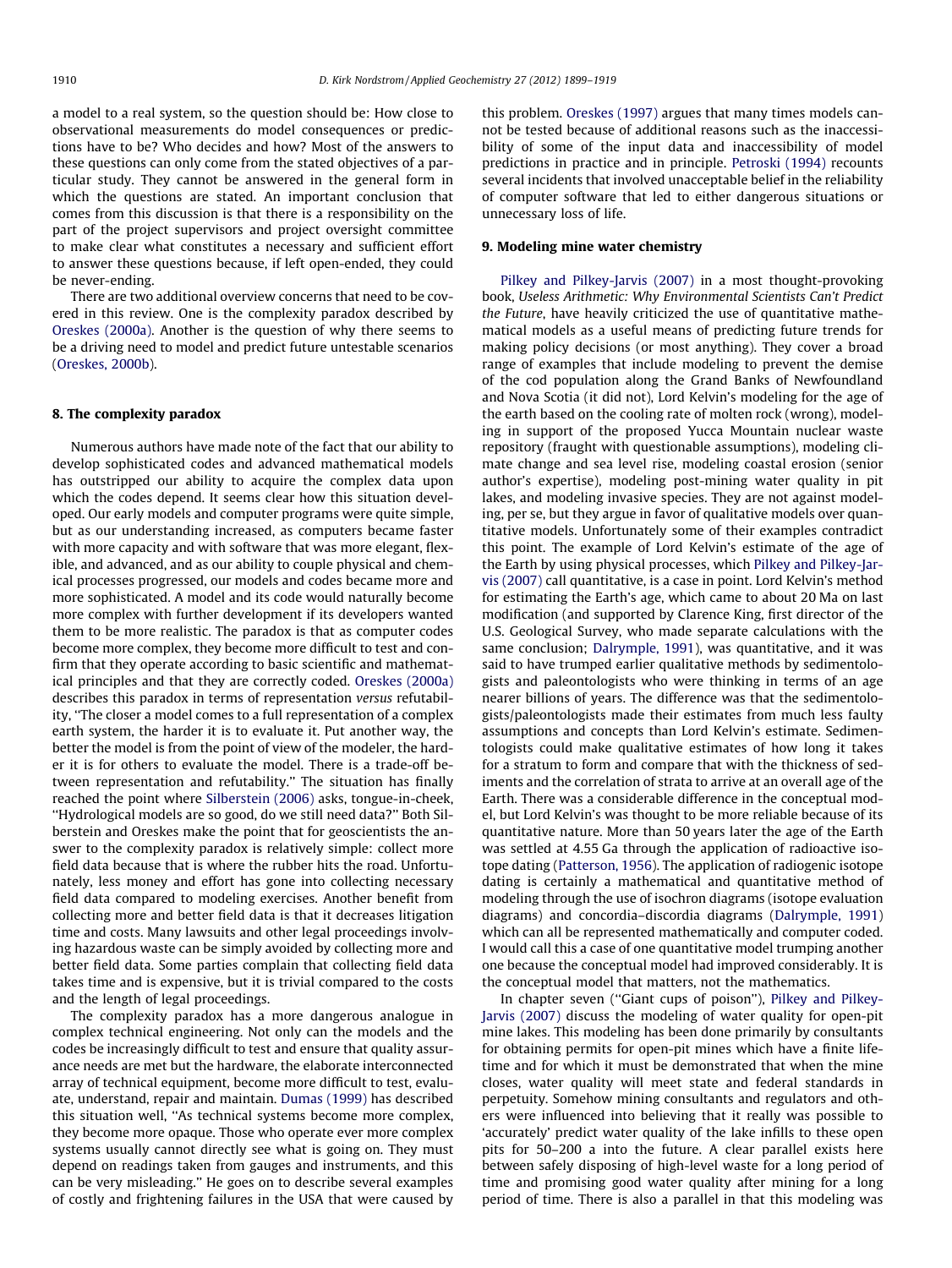also another example of affirming the consequent (they knew what they wanted beforehand). [Pilkey and Pilkey-Jarvis \(2007\)](#page-20-0) are hardly subtle in their opinion, "Just as in other modeling arenas we have discussed, accurate prediction of future water quality is a fantasy supported by a hyperreligious faith in the predictive power of numbers.'' Then in their concluding paragraph, ''Tempting as it will be to government bureaucrats to continue to use models, the predictive models for the long-term quality of water in abandoned open-pit mines should themselves be abandoned.''

In contrast, the recent book on mine pit lakes [\(Castendyk and](#page-19-0) [Eary, 2009\)](#page-19-0) clearly states that accurate predictions are possible and a laudable goal. ''An accurate conceptual model is an essential precursor to the development of an accurate numerical prediction of pit lake water quality,'' ([Castendyk, 2009\)](#page-19-0). Of course the quality of a conceptual model has enormous bearing on the quality of the numerical model, but what does 'accurate' mean? Predicted concentrations agree within 50% of observed concentrations? An order of magnitude? The definition of 'accurate numerical prediction' distinguishes a quantitative model result from a qualitative one, but who draws the line and where? [Shafer and Eary \(2009\)](#page-20-0) correctly point out that the main problem with developing and applying geochemical pit lake models is the lack of data. There are so few adequate data for predicted and observed pit lake water chemistry data post-mining.

[Moran \(2000\)](#page-19-0) describes a mine in Nevada for which the pit lake chemistry was predicted in the draft Environmental Impact Statement (EIS) to have a very favorable water quality. It received considerable criticism and was revised. Incredibly, there were no estimates of key metals such as Cu, Pb, Zn and Cd in the draft. In the final EIS, these metals were included and the calculations indicated there would be a water of pH 8.5–9.5 with high dissolved solids concentration and some constituents unable to meet water quality standards for drinking. Actual water composition was still different from that predicted. It is no wonder that Bob Moran, Orin Pilkey, and many others have no reason to believe pit lake model predictions. Unfortunately, these models can be often driven by politics and the need to obtain permits rather than by good science and engineering.

Other examples of comparing predicted with observed water quality for mined sites based on modeling were documented by [Kui](#page-19-0)[pers et al. \(2006\)](#page-19-0) and the majority of examples did not compare well. Again, these results should not surprise us because the predictions were mostly done to demonstrate future regulatory compliance and suffered from (i) affirming the consequent, (ii) lack of enough examples from similar sites, (iii) faulty assumptions and poor conceptual models, (iv) inexperience with the complicated nature of pit lake hydrology and geochemistry, and (v) inadequate peer review. It seems we have to learn the hard way that any environmental modeling that involves hydrology, geology, geochemistry, microbiology, meteorology, and climatology is extraordinarily complicated, suffers from a lack of data, and the best that we can hope for is to improve our understanding through experience. To expect anything approaching 'accurate' predictions (however that is defined) is generally unobtainable. Weather patterns cannot be predicted years in advance for any given catchment or basin. If we cannot accurately predict weather patterns and climate change for a small region of interest (such as a mine site), how do we expect to predict groundwater flow patterns and water compositions?

Another aspect of predicting water compositions is related to knowing the natural variation in groundwater or surface water composition at any one location over time. Only relatively recently have we learned that Fe photoreduction occurs (independent of pH and water composition), that diel cycles occur with metals and metalloids in streams receiving mine drainage, that storm events can cause huge variations in surface water chemistry (both increasing and decreasing concentrations), and that organic matter can have a major effect on the transport of metals and their sorption properties. Scientists are still discovering what causes changes in water chemistry through seasonal variations and storm events, let alone how to predict them. The answers can often be site-specific and not easily generalizable.

From 2001 to 2006, the present author led an USGS project near Questa, New Mexico, to determine premining groundwater quality at an active mine site in a mountainous terrain ([Nordstrom, 2008\)](#page-20-0). The area was highly altered locally with substantial quartz– sericite–pyrite mineralization. Consequently, both the mineral assemblages and the groundwaters were heterogeneous and could not be characterized by a single representative composition. During the first presentation of the final report to the oversight committee, it was mentioned that there would not be a single 'background' concentration for the 14 constituents of concern but rather a range of concentrations that represented the uncertainty in each value for each part of each catchment in the mine area. There were several catchments and usually two sometimes three different groundwater compositions in each catchment. Of course the regulators did not want to hear this result. This method of presenting the results was unacceptable to them. They expected a single concentration number for Cu, another for Zn, another for F<sup>-</sup>, etc. for the whole mine area. They were then asked simply if they wanted me to lie. They said ''no'' and we proceeded with the final report. It ended up with about 12 tables of different ranges of concentrations for the different groundwaters which reflected the heterogeneous nature of both the geology and the groundwater chemistry (groundwater pH values ranged from 3 to 7.5). This was a good example of how the real world does not fit neatly into simple categories that regulatory agencies or industry consultants would prefer. We have to modify our thinking to allow for the large variations in natural phenomena. We have to be sure our conceptual models have considered appropriately the variability as well as the variety of processes and coupling of processes that can occur in nature.

The Questa project was also one in which mathematical models did not play any decisive role in reaching the conclusions. The final results were obtained by using a natural analogue site proximal to the mine site. The quality of the results largely depended on how well we could apply the data collected from the analogue site and how analogous it was. No amount of mathematical modeling could possibly have superseded a detailed study of an analogue site. Likewise with respect to nuclear waste disposal, some of the most useful research information pertinent to building confidence in a final repository design has come from natural analogue studies [\(Miller et al., 1994](#page-19-0)). Overall, these are qualitative to semi-quantitative models in terms of applicability to nuclear waste repositories although quantitative models were often used to better understand specific hydrogeochemical processes operating at the analogue sites.

From 1981 to 1989, the current author worked on the first underground research laboratory for testing the properties of granite as a potential containment rock for high-level radioactive waste disposal, the Stripa Project [\(Nordstrom et al., 1989a](#page-20-0)). Field work was done at depths of 250–1000 m in a granitic intrusion located at the Stripa mine. The author was a member of the hydrogeochemical advisory group which had the charge of investigating granitic groundwater chemistry and its implications for radioactive waste disposal. Other investigators were studying rock mechanics, hydrogeology, and developing methods of discerning rock fractures, porosity, and permeability in a very low permeability terrain. The groundwater chemistry was unusual in that the  $Cl^-$  concentration was elevated (up to 700 mg/L), the pH was elevated (up to 10), the alkalinity almost non-existent (a few mg/L), and the  $P_{CO2}$  was also very low  $(10^{-5}-10^{-6})$ . While attempting to disprove the hypothesis that fluid inclusions were leaking into the groundwater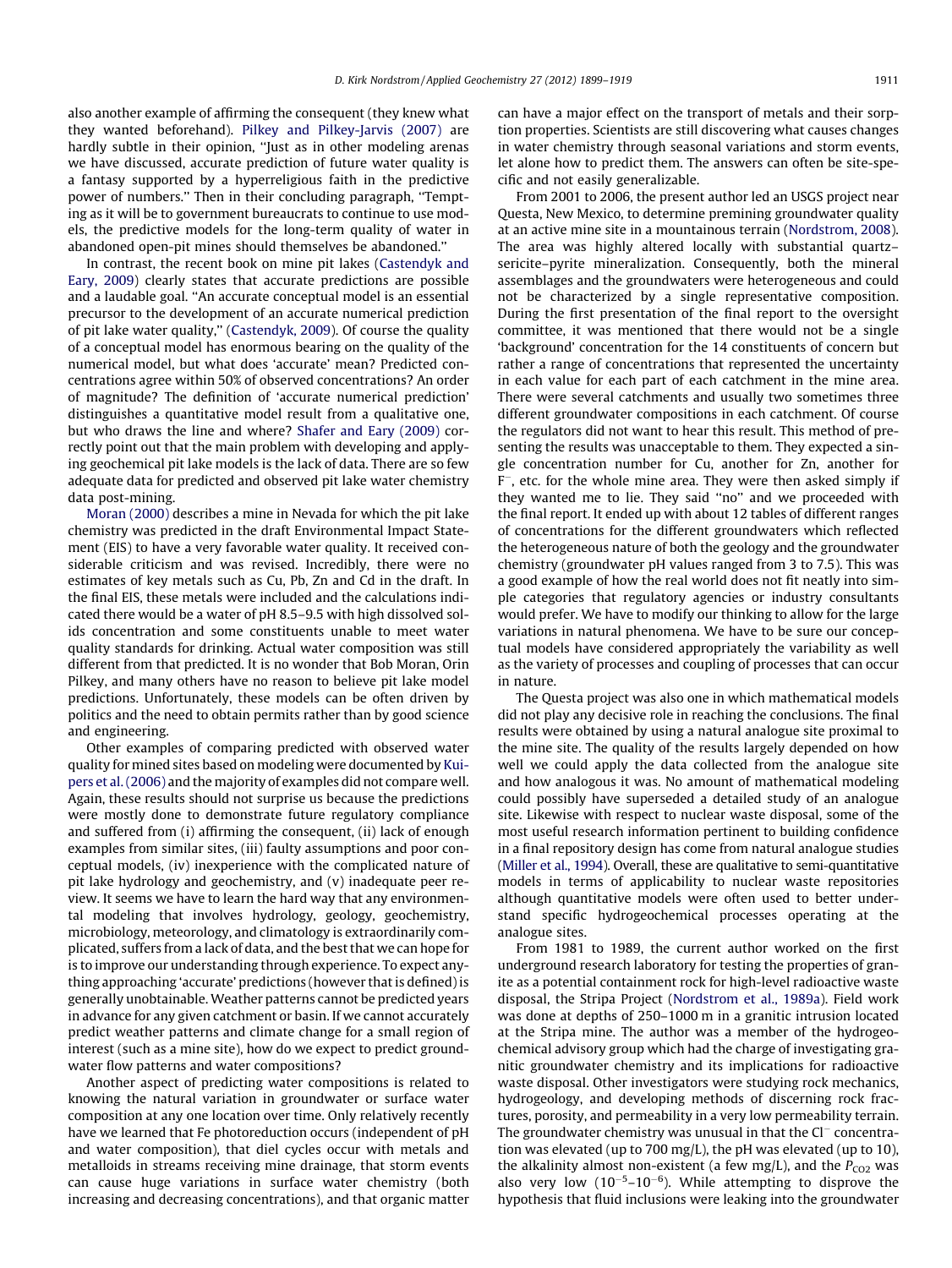from the granite as a source of salt, evidence was discovered that they were. The Br/Cl ratio of fluid inclusions in the granite was identical to that of the groundwater [\(Nordstrom et al., 1989b\)](#page-20-0) and distinctly different from seawater. This discovery could not possibly have been made with mathematical modeling. It was only possible by formulating hypotheses about possible sources of the salt, testing the hypotheses, and changing the conceptual model when the evidence warranted it. Any effort to mathematically model the Stripa granite–water interactions without acknowledging the potential influence of fluid inclusions would be remiss and more likely to fail.

The International Stripa Project went through three phases and Phase III was being formulated as the hydrogeochemistry group was completing a major part of its work. We were invited to submit a proposal to the third and final phase which was to be an exercise in model validation. The validation exercise was proposed by a geological engineer and made no particular sense to the geochemical research that had been accomplished at that time. We proposed further hydrogeochemical research that would have tested the fluid-inclusion hypothesis and other hypotheses we had for the evolution of the groundwater chemistry. Our proposal was rejected because it did not fit within the 'validation' program that was being designed. When the validation program was finished and published, one of the researchers from Lawrence Berkeley National Laboratory, Jane [Long \(1994\),](#page-19-0) had this insightful message:

''Some of what was gained from the Stripa Project was not planned; as in most earth science research, the results may not exactly match the original goals. Nevertheless, the actual results are significant. The stated aims of the project included ''validation'' of fluid flow and transport codes. I would argue that this is not a possible achievement in a strict sense. Simply changing the definition of validation such that validation somehow becomes achievable trivializes and obfuscates an accurate assessment of the modeling effort. What we have learned is that the codes are a mathematical formalization of the exceedingly more important effort of 'conceptual modeling.'''

#### 10. Science and engineering: a tale of two cultures

In the past, scientists did not routinely refer to corroboration as validation or verification when finding observational evidence for their theories or hypotheses. Today, I am seeing increasing use of these words in scientific papers, which I consider an unfortunate trend. These words are derived from the engineering literature, particularly concepts in systems engineering (operations research, systems analysis, software engineering). Systems engineers are most often defending the use of validation and verification because it is part of their lexicon and protocols. Few in their ranks have questioned the validity of these words in an environmental context. Because engineers are often directing large research operations such as radioactive waste research, groundwater contamination characterization and remediation and mine waste remediation, they are quite comfortable using verification and validation. But there is more to this story. I often wondered why mine site remediation would fail for reasons that seemed predictable. There is an important difference of cultures inherent in science compared to engineering. In scientific study, students and researchers want to find out how natural phenomena work and be able to explain natural processes. In engineering, by contrast, students and professionals want to build, operate, or fix things. The emphasis is not on understanding or explaining problem, it is on action to solve a problem. Of course, you would think that to properly fix a hazardous waste problem, you should first have to understand it. That is why Superfund studies go through a phase of RI/FS (remedial investigation/feasibility study) with an initial characterization phase followed by identifying and utilizing the best available technology for remediation. Unfortunately, characterization of a mine site or a contaminated aquifer does not always involve the expertise of those who specialize in environmental sciences – geologists, hydrologists and geochemists and it is in such cases when remediation most often fails. Another cause of failure is simply the lack of independent oversight and peer review by appropriate experts who do not have a conflict of interest. When scientists and engineers have worked closely together on a complex environmental problem and knowledgeable oversight was utilized, the project invariably progressed more favorably. In my experience, two good examples of this cooperation would be the remediation of the Iron Mountain Superfund site [\(Alpers et al.,](#page-18-0) [2003\)](#page-18-0) and the Questa baseline and premining groundwater quality investigation [\(Nordstrom, 2008\)](#page-20-0). I am sure there are many others as well, but rather than being common practice it is still uncommon practice.

#### 11. Reality and interconnectedness

Another underlying problem with our limited ability to understand, explain, and predict natural phenomena is the reductionist approach, which contrasts with the interconnectedness of reality. Occasionally, we admit to the complexity and interconnectedness of the natural world. The hydrologic cycle is a typical example of how moisture in the atmosphere is related to moisture in the soil is related to infiltration of meteoric water to the groundwater table is related to discharge to a lake or river is related to fluvial inflow to the ocean which returns to the atmosphere through evaporation. Now we understand that the variability in climate and weather conditions resulting from global warming affects the hydrologic cycle. Changing patterns of precipitation affect water management, weathering rates, ecosystem distributions, flora and fauna, etc. However, to study our world we tend to take single discipline approaches and then (i) draw boundaries for the system under investigation and (ii) make numerous simplifying assumptions for factors that should be negligible. We slice up the complex and interconnected world so that we can have a meaningful and manageable subsystem on which to apply our disciplinary knowledge. We have to do this because of our limited data and limited capabilities and we hope that there are no surprises through an unknown or unpredictable 'butterfly effect' [\(Lorenz, 1993\)](#page-19-0). We need to always recognize this disconnect between our modeling and the reality of our physical world. Nature is integrated in ways that are not often known to us, we are not integrated in ways that are often known to us. ''The problems of the world are a result of the difference between the way nature works and the way man thinks'' ([Bateson, 1972](#page-19-0)).

In addition to our limited subsystem approach to studying the environment, we do further injustice by communicating our findings. Not only is our thinking about reality limited but our ability to tell others about it is limited by language itself. ''The minute we begin to talk about this world, however, it somehow becomes transformed into another world, an interpreted world, a world delimited by language'' ([Gregory, 1990\)](#page-19-0). Science is an abstracting process that goes from sense impressions and percepts to concepts to communicated language. We lose the immediate experience by journeying through this abstracting process. Science is thus a process of transforming experiential knowledge into processed, communicable knowledge.

## 12. Recommended guidelines on the use of models

From my own experience, and from what I have learned from others, I offer these guidelines: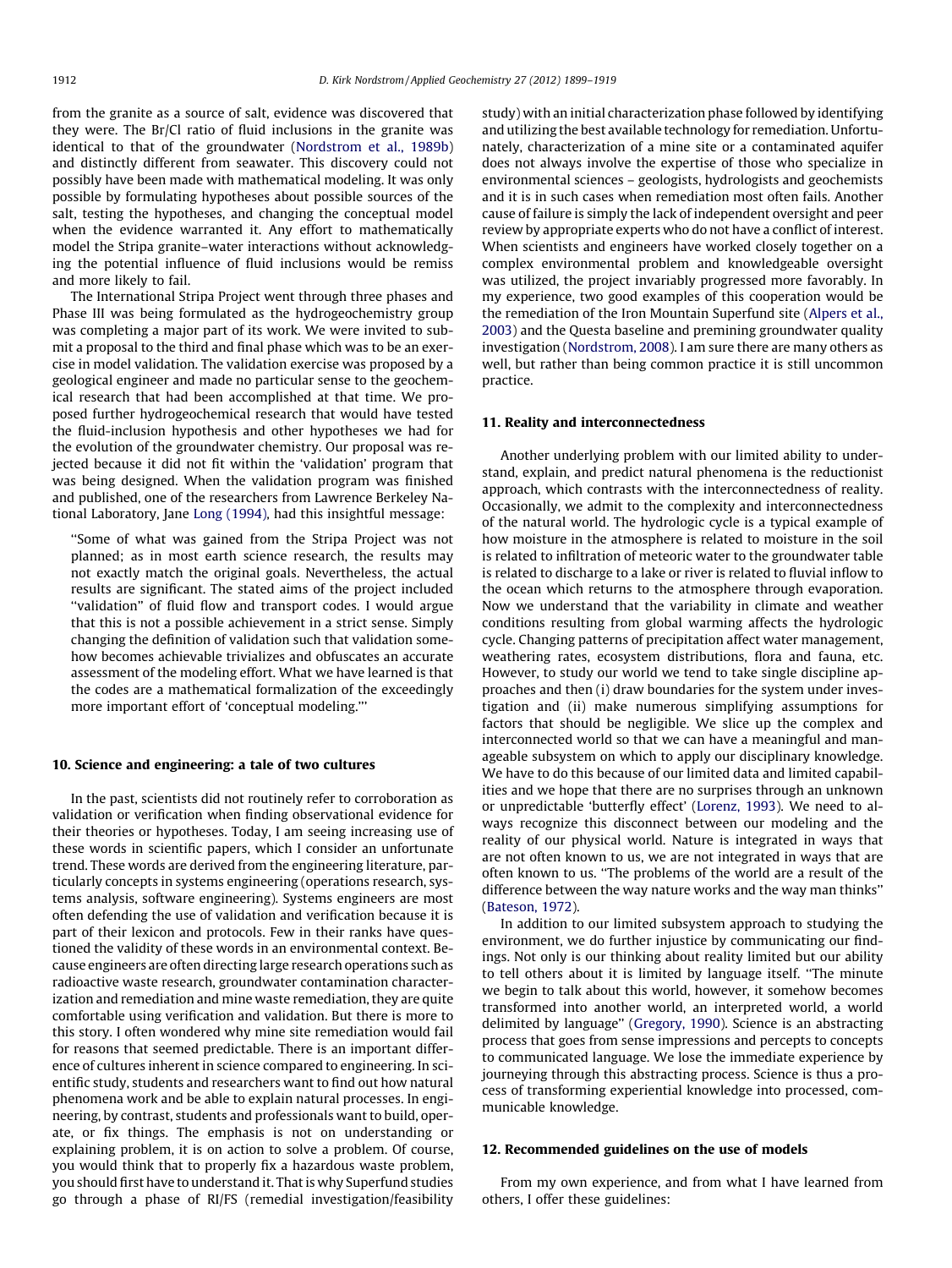- <span id="page-14-0"></span> Modeling cannot give an exact answer, only an approximation. Answers are not right or wrong, but can be useful or not useful. Modeling is not accurate. If we knew the correct answer we would not have any need of models.
- Modeling can never substitute for reliable and relevant field data. In earth sciences the best constraints on modeling come from field data. The most robust models will be those which have the widest available data such as chemical, isotopic, and hydrologic constraints.
- The greatest weaknesses of any model computation are the quality of the input data and the adequacy of the assumptions (implicit and explicit); remember GIGO ('garbage in, garbage out').
- It is the quality of the conceptual model that determines the usefulness and relevance of any mathematical modeling.
- Model computations are not unique. They are not unique (i) for purely mathematical reasons, (ii) because there are insufficient data to constrain the computations to a unique model, and (iii) because there can be multiple plausible conceptual models.
- Worst-case scenarios are needed to balance out any unrealistically optimistic scenarios. If modeling results were done to produce a best-case scenario, then insist on a worst-case scenario to show the range of possibilities; if only a worst-case scenario was obtained, get the best-case scenario. Think of the worst-case and best-case scenarios as error bands on the modeling conclusions.
- Model and code reliability can be tested in some limited ways to see if they will be useful for the particular problem. Test cases should be standard practice for codes to see how well they perform before letting them loose on an important hazardous waste problem. Worked examples, provided in the user's manual for several geochemical codes, can fulfill a role as test cases.
- The main conclusion or argument based on a complex computation should be reproducible in a simpler manner by hand calculation. Very often a hand calculation can catch the main points of a modeling interpretation.
- Model computations must be explicable to non-modelers. Explaining geochemical model computations to non-modelers and especially to non-technical audiences is a test of how well the modeler understands the computations and should be mandatory if modeling is used as a basis for hazardous waste decisions.
- No matter how much data is acquired, no matter how sophisticated the modeling, there are always factors one cannot know that prevent our ability to predict the future.
- The more sophisticated the modeling, the less we know about how well the model performs or how it works (the ''complexity paradox''). A balance has to be found between model sophistication and model transparency.
- Any computer code that is used for regulatory or legal purposes must be transparent. If important policy decisions are based partly on modeling with codes then the codes must be open to review and evaluation. Proprietary codes have no business in technical studies when results affect public policy.
- If a model is said to have been validated, insist on having it invalidated also. Then determine whether modeling has any meaning or usefulness for the specific problem.
- Is it necessary to predict? Is this the best approach? Must we model to reach a pragmatic policy decision? We cannot know well in advance exactly when an earthquake will hit, a volcano will erupt, or when and where a major flood will occur but we can prepare for these natural disasters by emergency planning, especially if field-based data are used rather than idealized mathematical models ([Baker, 1994\)](#page-19-0). If models are not linked to fundamental principles and actual field data, they will be especially prone to error [\(Iverson, 2003](#page-19-0)). Prediction is not necessarily the main point of science ([Oreskes, 2000b](#page-20-0)).
- A model represents our understanding of a particular system. Models are useful because (i) they are heuristic, (ii) they can be

incorporated into computer codes to manage large databases and test hypotheses, (iii) they integrate different types of data and processes for a given system, and (iv) they should provide new insight into complex problems. They are an important tool for guiding, but not replacing, our thinking in making decisions on hazardous waste remediation. They are approximate because our understanding is always approximate.

# 13. Conclusions

A consensus as to an acceptable definition for 'model validation' is lacking and there are major flaws with those that have been proposed. Scientists have argued against using this phrase, and philosophers have argued against it. By examining examples where validation was the main objective, the goal was not achieved; validation could either be always achieved or never achieved depending on one's point of view. Hence, the phrase became meaningless. The emphasis on validation was a carryover from engineering practice into environmental investigations in which complexity and the nature of science prevents useful application of 'model validation.' We would do well to drop this word from our vocabulary and strive for more humility in the face of challenging environmental problems.

Models and computer codes should be thought of as dynamic; they are continually updated and modified, sometimes discarded, sometimes merged. In spite of these changes, the modeler should be focused on interpreting the hydrogeochemical processes, not finessing the code. Someone who spends most of his time improving a code is a programmer, not a modeler. The modeler's main responsibility is to the conceptual model. Towards that goal, the modeler should be asking (i) Has the problem been well defined? (ii) Have I applied the [Chamberlin \(1897\)](#page-19-0) method of multiple working hypotheses? (iii) Has the appropriate science been applied to the problem? (iv) Has a balanced, informative synthesis been developed?

Another concern that has surfaced in the 'model validation' discussions is the different perspectives of the scientist and the engineer. When these two perspectives are joined and work cooperatively towards a common goal, better results are achieved.

Thanks to the considerable efforts of Naomi Oreskes, Ken Belitz, John Bredehoft, Lenny Konikow, Kristin Shrader-Frechette, Mary Anderson, and many others, there seems to be increasing acceptance that model validation is a phrase that should not be used, especially in a regulatory context (NRC, 2007; [USEPA, 2009\)](#page-20-0). I am hopeful that this trend will continue.

# Acknowledgments

I thank the International Ingerson Award Committee for honoring me with this award and for giving me the opportunity to put my thoughts on modeling down on paper. I thank the National Research Program of the USGS for support of this and my other, less philosophical, research. Most especially, I am deeply in debt to Russell Harmon, special editor of these few papers, and the other authors, whose patience I wore threadbare by taking much too long to write this paper. I am most grateful for the review comments provided by Ann Maest, Russ Harmon, Mike Edmunds, Lenny Konikow and Katie Walton-Day. Any use of trade, firm, or product names is for descriptive purposes only and does not imply endorsement by the U.S. Government.

#### Appendix A. Selected definitions from the literature

#### 1. Interconnectedness of reality

''Conventional thought is, in brief, the confusion of the concrete universe of nature with the conceptual things, events, and values of linguistic and cultural symbolism. For in Taoism and Zen the world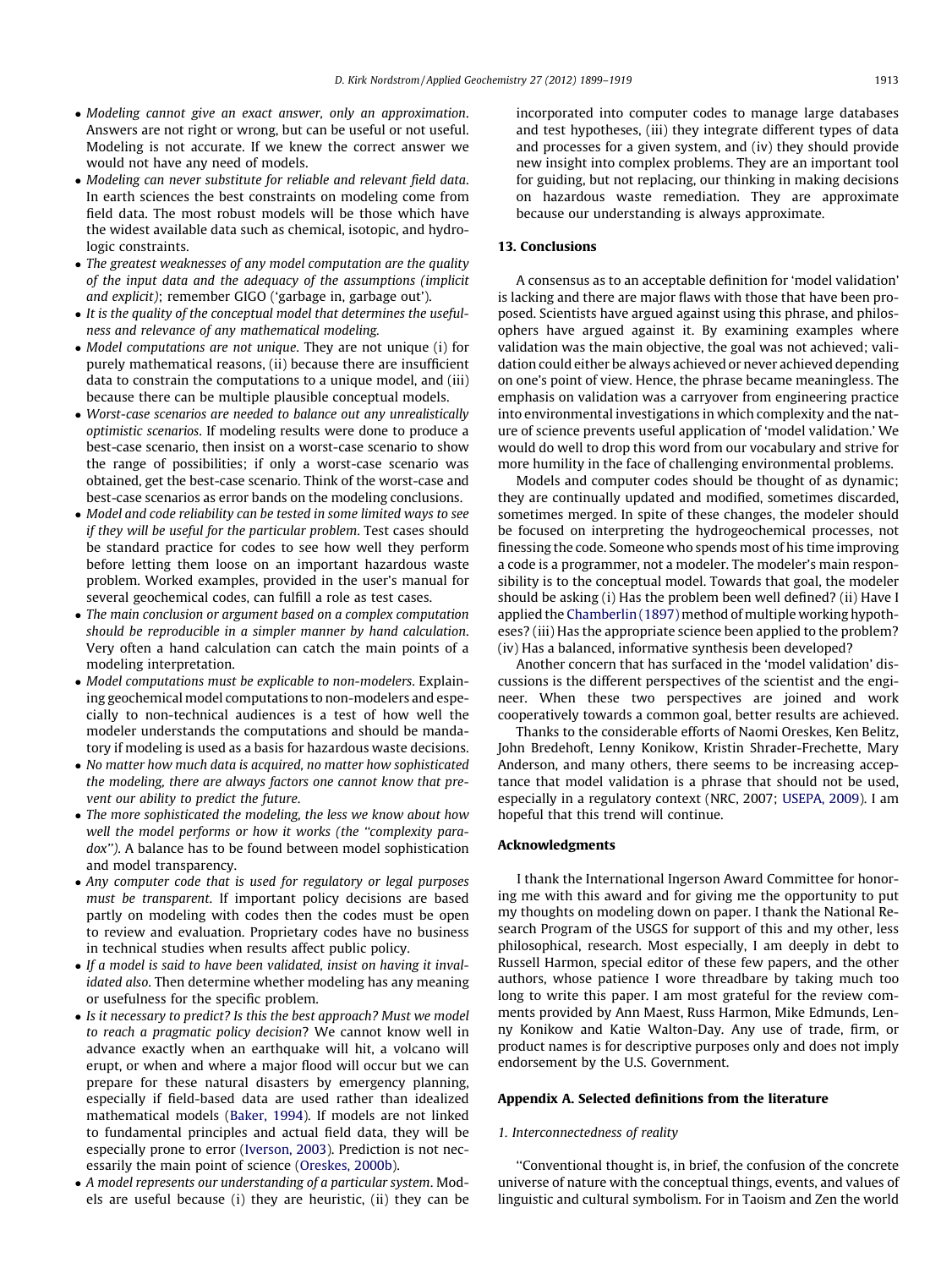is seen as an inseparably interrelated field or continuum, no part of which can actually be separated from the rest or valued above or below the rest. It was in this sense that Hui-neng, the Sixth Patriarch, meant that 'fundamentally one thing exists,' for he realized that things are not terms, not entities. They exist in the abstract world of thought but not in the concrete world of nature.'' [Watts](#page-20-0) [\(1960\)](#page-20-0)

''I believe that every event in the world is connected to every other event. But you cannot carry on science on the supposition that you are going to be able to connect every event with every other event. ... It is, therefore, an essential part of the methodology of science to divide the world for any experiment into what we regard as relevant and what we regard, for purposes of that experiment, as irrelevant. We make a cut. We put the experiment into a box. Now the moment we do that, we do violence to the connections in the world.'' [Bronowski \(1978\)](#page-19-0)

''The world is totally connected. Whatever explanation we invent at any moment is a partial connection, and its richness derives from the richness of such connections as we are able to make.'' [Bro](#page-19-0)[nowski \(1978\)](#page-19-0)

''When we try to pick out anything by itself, we find it hitched to everything else in the universe.'' [Muir \(1911\)](#page-20-0)

''Nature is one, and to me the greatest delight of observation and study is to discover new unities in the all-embracing and eternal harmony.'' [Muir \(1909\)](#page-20-0)

''The farther and more deeply we penetrate into matter, by means of increasingly powerful methods, the more we are confounded by the interdependence of its parts....It is impossible to cut into this network, to isolate a portion without it becoming frayed and unraveled at all its edges.'' [Teilhard de Chardin \(1959\)](#page-20-0)

#### 2. Model

''An assembly of concepts in the form of mathematical equations or statistical terms that portrays a behavior of an object, process or natural phenomenon.'' Drinking Water Source Protection [[www.sourcewaterinfo.on.ca/content/spProject/glossary.php](http://www.sourcewaterinfo.on.ca/content/spProject/glossary.php) accessed 11-12-11]

''...a well-constrained logical proposition, not necessarily mathematical, that has necessary and testable consequences.'' [Greenwood \(1989\)](#page-19-0)

''model – an assembly of concepts in the form of mathematical equations that portray understanding of a natural phenomenon.'' [ASTM \(1984\)](#page-19-0)

''There is a variety of things that are commonly referred to as models: physical objects, fictional objects, set-theoretic structures, descriptions, equations, or combinations of some of these. However, these categories are neither mutually exclusive nor jointly exhaustive. Where one draws the line between, say, fictional objects and set-theoretical structures may well depend on one's metaphysical convictions, and some models may fall into yet another class of things.'' [Frigg and Hartmann \(2009\)](#page-19-0)

''Models are vehicles for learning about the world. Significant parts of scientific investigation are carried out on models rather than on reality itself because by studying a model we can discover features of and ascertain facts about the system the model stands for; in brief, models allow for surrogative reasoning.'' [Frigg and](#page-19-0) [Hartmann \(2009\)](#page-19-0)

''Models, in the sense in which I am using the word here, are imaginary simulations of the real natural systems we are trying to understand. The models include only properties and relationships that we need in order to understand those aspects of the real system we are presently interested in.'' [Derry \(1999\)](#page-19-0)

''But whenever physicists want to emphasize their lack of commitment to the reality of what is described by a theory, or to express their consciousness of its limitations, they simply call it a model.'' [Newton \(1997\)](#page-20-0)

''It is clear that models, metaphors, and analogies lack the attribute of truth.'' [Newton \(1997\)](#page-20-0)

''Like other metascientific concepts, the notion of a model defies formal definition. One might say, perhaps, that a theoretical model is an abstract system used to represent a real system, both descriptively and dynamically.'' [Ziman \(2000\), Giere \(1988\)](#page-20-0)

''For this discussion, we define a model as a representation of a real system or process.'' [Konikow and Bredehoeft \(1992\)](#page-19-0)

''To call a model an idealization is to suggest that it is a simplification of what occurs in reality, usually a simplification that omits some relevant features, ...'' [Cartwright \(1983\)](#page-19-0)

''But models are almost never realistic in the first sense; and I have been arguing, that is crucial to how physics works.'' [Cart](#page-19-0)[wright \(1983\)](#page-19-0)

''A simplification of reality that is constructed to gain insights into select attributes of a physical, biological, economic, or social system. A formal representation of the behavior of system processes, often in mathematical or statistical terms. The basis can also be physical or conceptual.'' NRC (2007); [USEPA \(2009\)](#page-20-0)

''Fundamentally, all models are simplifications. Complex relationships are reduced, some relationships are unknown, and ones perceived to be unimportant are eliminated from consideration to reduce computational difficulties and to increase transparency. Thus, all models face inherent uncertainties because human and natural systems are always more complex and heterogeneous than can be captured in a model.'' NRC (2007)

''Every area of science uses models as intellectual devices for making natural processes easier to understand. The model that reliably predicts the outcome of real events, or that continues to fit new data, is essentially a kind of theory, a broad statement of how nature works.'' [Lehr \(1990\)](#page-19-0)

''The word 'model' is used in everyday speech with three distinct meanings: 'a replica,' 'an ideal' and 'to display.' The concept of the model as adopted here combines aspects of all three meanings. In order to simplify environmental systems, models or replicas of them can be constructed. To be useful, these models must display or make clear its structure or how it works.'' [White et al.](#page-20-0) [\(1992\)](#page-20-0)

''A model is a substitute for a real system. Models are used when it is easier to work with a substitute than with the actual system. An architect's blueprint, and engineer's wind tunnel, and an economist's graphs are all models. They represent some aspect of a real system – a building, an aircraft, or the nation's economy. They are useful when they help us learn something new about the systems they represent.'' [Ford \(1999\)](#page-19-0)

''By design, models are simplifications of the system under study.'' [Ford \(1999\)](#page-19-0)

''Science and scientific models begin as ideas and opinions that are formalized into a language, often, but not necessarily, mathematical language.'' [Nordstrom \(2003\)](#page-20-0)

''A model takes on the quality of theory when it abstracts from raw data the facts that its inventor perceives to be fundamental and controlling, and puts these into relation to each other in ways that were not understood before—thereby generating predictions of surprising new facts.'' [Judson \(1980\)](#page-19-0)

''A model is a formulation that mimics a real-world phenomenon, and by means of which predictions can be made. ...In summary, models are not intended to be exact copies of the real world but simplifications that reveal the key processes necessary for prediction.'' [Odum \(1971\)](#page-20-0)

''A model of something is a simplified imitation of it that we hope can help us understand it better. A model may be a device, a plan, a drawing, an equation, a computer program, or even just a mental image. Whether models are physical, mathematical, or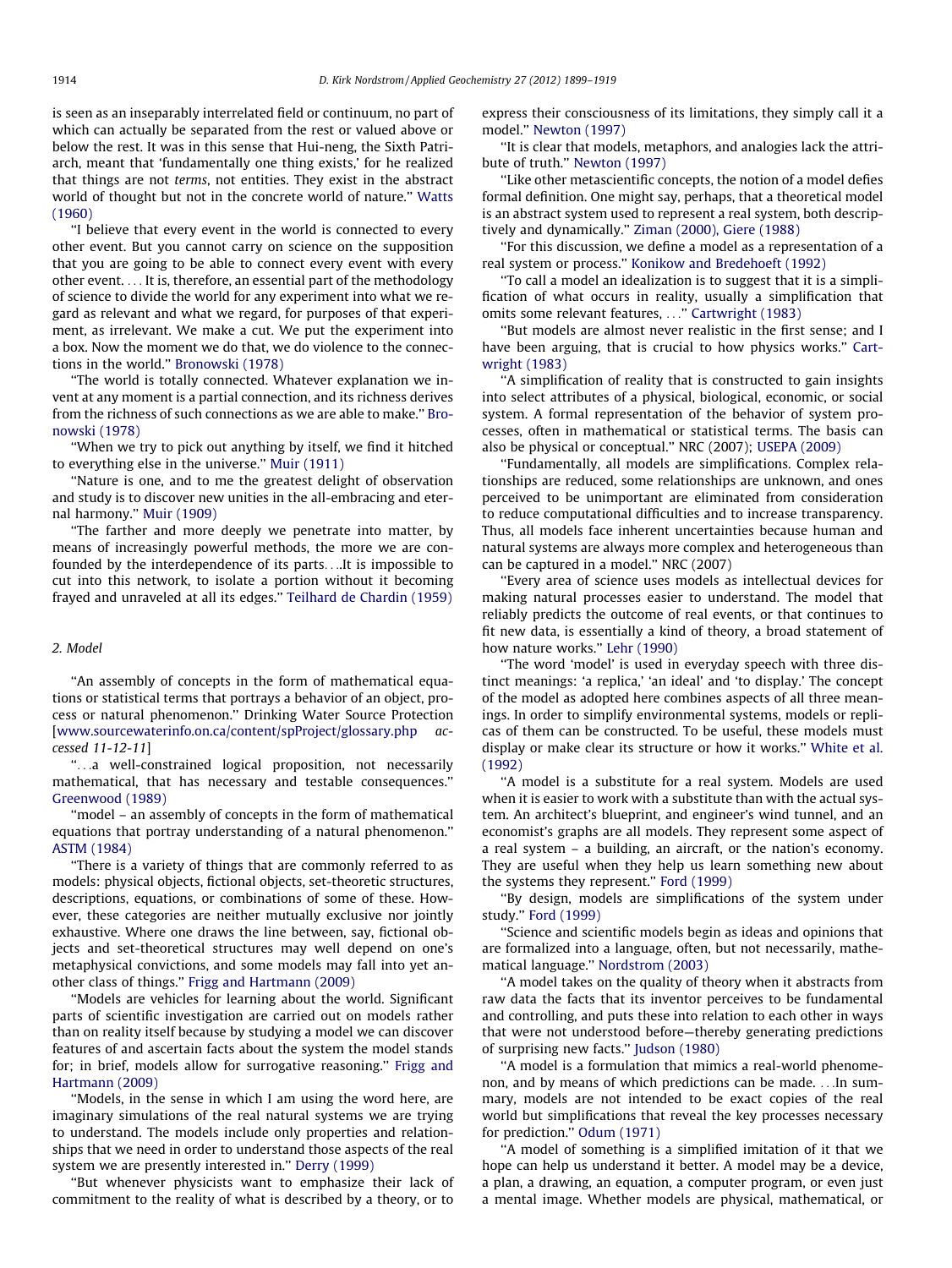conceptual, their value lies in suggesting how things work or might work.'' [AAAS \(1990\)](#page-18-0)

''Every theory of the course of events in nature is necessarily based on some process of simplification and is to some extent, therefore, a fairy tale.'' Sir Napier Shaw as cited by C.J. Walters in [Odum \(1971\)](#page-20-0)

"Though we often think of 'models' in terms of equations and computers, they can be defined more generally as any physical or abstract representations of the structure and function of real systems.'' C.J. Walters in [Odum \(1971\)](#page-20-0)

''The failure of a model to predict change is in itself useful, because it points out flaws in the conceptual framework from which the model was developed.'' C.J. Walters in [Odum \(1971\)](#page-20-0)

''That will never be, for a bond does not really exist at all: it is a most convenient fiction...both to experimental and theoretical chemists.'' C.A. Coulson as cited by M.J. [Nye \(1994\)](#page-20-0)

''Careful thought leads us to the following disturbing conclusion: Every model is definitely false. Although we may be able to say that one model is better than another, in the sense that it produces more accurate predictions, we cannot say that it is more probable. Therefore, it is inappropriate to try to assign probabilities to models.'' [Morgan and Henrion \(1990\)](#page-20-0)

''Remember that all models are wrong; the practical question is how do they have to be to not be useful.'' [Box and Draper \(1987\)](#page-19-0)

''Science models are rather a simulation of human consciousness than the reality of the universe.'' [Nalimov \(1981\)](#page-20-0)

''Model. A system designed to possess some of the properties of another, generally more complicated, system.'' [Lorenz \(1993\)](#page-19-0)

''The main import of mathematics is that it provides a universal system of symbols, rather than merely a means for quantitative judgment... The use of symbolism allows us to widen the horizon of our knowledge beyond immediate experience. Science is the "abstract" representation of reality. We build up science by constructing more and more abstract theories.'' [Hutten \(1967\)](#page-19-0)

''The problem is that in mathematics a proposition is capable of being exclusively and immutably true or false. In science any proposition has to be interpreted in the light of a theory, and as such its truth value cannot only change but may not be strictly definable. Thus, there is a dichotomy between inductive and deductive logic.'' [Sanitt \(1996\)](#page-20-0)

''A model is simply an abstraction or a simple representation of a real system or process.'' [Hassan \(2003\)](#page-19-0)

''A model is, by definition, a simpler representation of the real thing. It is essentially a toy, albeit a useful one, as a mathematical mimic of the real, more complicated, system. It is not a unique opinion that modeling is fine as long as it is not confused with the real thing.'' [Silberstein \(2006\)](#page-20-0)

''The characteristic – perhaps the only characteristic – that all theoretical models have in common is that they provide representations of parts of the world, or of the world as we describe it. But the concept of representation is as slippery as that of a model.'' [Hughes \(1997\)](#page-19-0)

''A model is a copy or imitation or representation of a real thing.'' [Rothman \(1992\)](#page-20-0)

''A model can be broadly defined as a concept or set of linked concepts that aim to explain some part of reality. A mode may be expressed in words, a picture or graph, a mechanical apparatus, or a set of equations that may or may not be solved by analytical or numerical means.'' [Wilcock and Iverson \(2003\)](#page-20-0)

''One might say, perhaps, that a theoretical model is an abstract system used to represent a real system, both descriptively and dynamically.'' [Ziman \(2000\)](#page-20-0)

''Mathematics and thermodynamics deal with models of reality, not with reality itself.'' [Anderson and Crerar \(1993\)](#page-18-0)

''To communicate knowledge, we must use a simplified and abstract symbolism (words, mathematics, pictures, diagrams, analogues, allegories, three-dimensional physical constructs, etc.) to describe a material object or phenomenon, i.e., a model. Models take on many forms but they are all characterized by being a simplification or idealization of reality.'' [Nordstrom \(2003\)](#page-20-0)

''A model of something is a simplified imitation of it that we hope can help us to understand it better. A model might be a device, a plan, a drawing, an equation, a computer program, or even just a mental image. Whether models are physical, mathematical or conceptual their value lies in suggesting how things either do work or might work.'' [\(AAAS, 1990\)](#page-18-0)

''All models seek to simplify the complexity of the real world by selectively exaggerating the fundamental aspects of a system at the expense of incidental detail. In presenting an approximate view of reality, a model must remain simple enough to understand and use, yet complex enough to be representative of the system being studied.'' [Anderson and Burt \(1985\)](#page-18-0)

''In order to simulate the workings of this machine, we usually describe a model made of simple units and obeying simple laws whose motions are then shown to take it to just those points in time and space where experiment can check against the physical world. It does not matter whether this model is made with pulleys and springs and cathode tubes whose behavior has become familiar to us, or it is simply an array of equations to be solved. Either is a model. The true essence of a model is that it is an axiomatic construction like that of Euclid.'' [Bronowski \(1951\)](#page-19-0)

''A mathematical model is a description of a process or a prediction about the end result of a process, expressed as an equation or equations. A model is a numerical analogue – a set of equations that describes the relationships between parameters that control a process.'' [Pilkey and Pilkey-Jarvis \(2007\)](#page-20-0)

''model – In applied mathematics, an analytical or mathematical representation or quantification of a real system and the ways that phenomena occur within that system.'' [IAEA \(1982\)](#page-19-0)

''model. An analytical representation or quantification of a real system and the ways in which phenomena occur within that system, used to predict or assess the behaviour of the real system under specified (often hypothetical) conditions. A representation of a system and the ways in which phenomena occur within that system, used to simulate or assess the behaviour of the system for a defined purpose.'' [IAEA \(2007\)](#page-19-0)

''The conceptual model is the basic idea, or construct, of how the system or process operates; it forms the basic idea for the model (or theory).'' Bredehoeft (2005)

''A naturalistic 'picture' of a dynamic system is a model. Although this word means no more than a simplified representation of a complex entity, and is often used very loosely to mean any abstract theory, it conveys intuitive notions of internal structures and mechanisms.'' [Ziman \(2000\)](#page-20-0)

''A model may be defined as a selected simplified version of a real system and phenomena that take place within it, which approximately simulates the system's excitation-response relationships that are of interest.'' [Bear and Cheng \(2010\)](#page-19-0)

''So we must ask, what is a model? For one thing, a model is an abstraction of reality. Nature is simply too complex to understand in toto, and so we must abstract from nature's reality those elements that are important to any given circumstance.'' [Hall](#page-19-0) [\(2000\)](#page-19-0)

#### 3. Model accreditation

''Accreditation is 'the official certification that a model or simulation is acceptable for use for a specific purpose.'' (DoD Directive 5000.59 [http://triton.dmso.mil/docslib/mspolicy/directive.html\)](http://www.triton.dmso.mil/docslib/mspolicy/directive.html). [Balci \(1997\)](#page-19-0)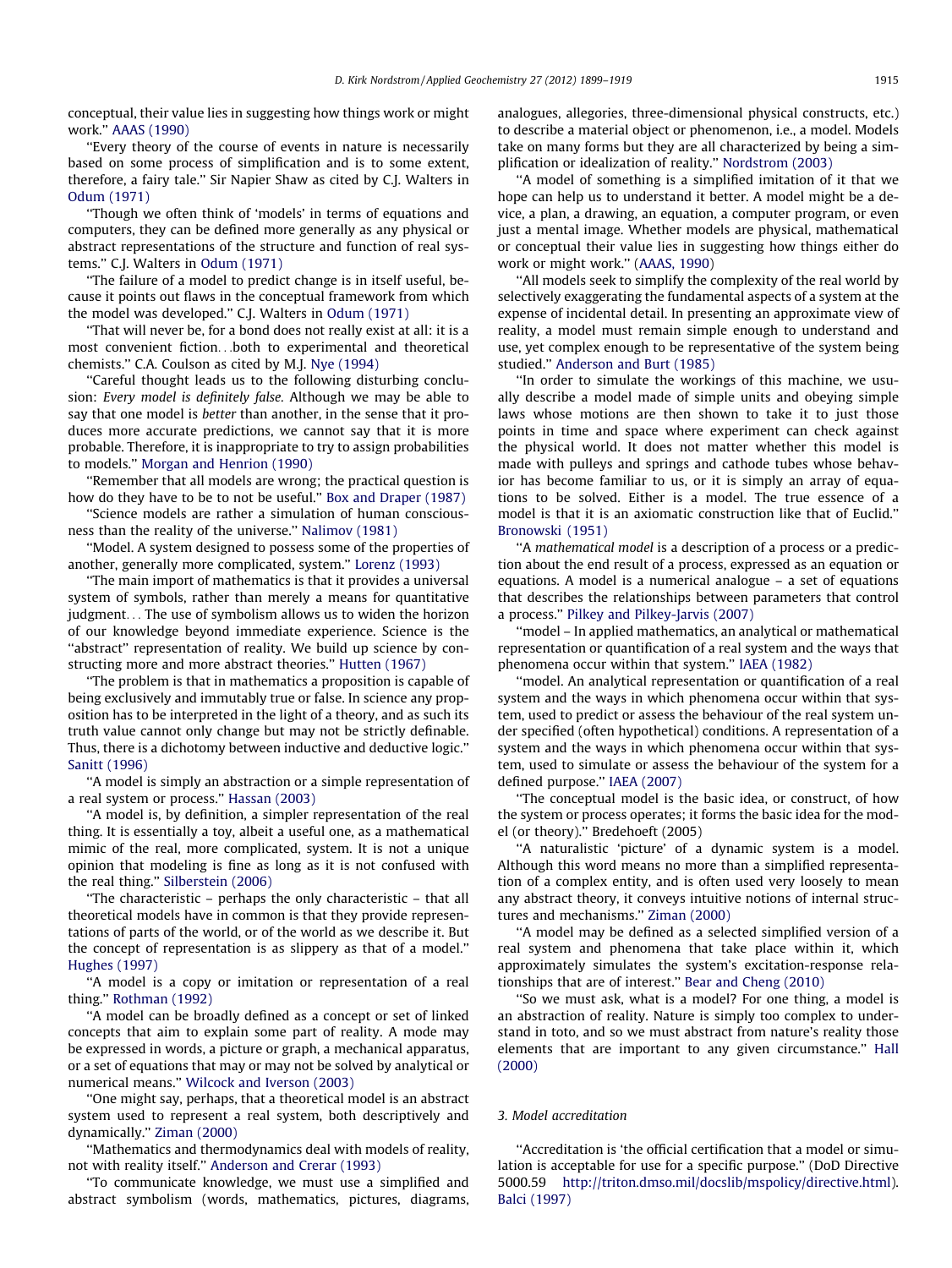#### 4. Model calibration

''The process for generating information over the life cycle of the project that helps to determine whether a model and its analytical results are of a quality sufficient to serve as the basis of a decision.'' Drinking Water Source Protection [[www.sourcewaterinfo.](http://www.sourcewaterinfo.on.ca/content/spProject/glossary.php) [on.ca/content/spProject/glossary.php](http://www.sourcewaterinfo.on.ca/content/spProject/glossary.php) accessed 11-12-11]

#### 5. Model evaluation

''A comparison of model results with numerical data independently derived from experiments or observations of the environment.'' Drinking Water Source Protection [[www.sourcewaterinfo.](http://www.sourcewaterinfo.on.ca/content/spProject/glossary.php) [on.ca/content/spProject/glossary.php](http://www.sourcewaterinfo.on.ca/content/spProject/glossary.php) accessed 11-12-11]

#### 6. Model testing

''Model testing is ascertaining whether inaccuracies or errors exist in the model. In model testing, the model is subjected to test data or test cases to determine if it functions properly. 'Test failed' implies the failure of the model, not the test. A test is devised and testing is conducted to perform either validation or verification or both.'' [Balci \(1997\)](#page-19-0)

# 7. Model validation

''A test of a model with known input and output information that is used to adjust or estimate factors for which data are not available.'' Drinking Water Source Protection [[www.source](http://www.sourcewaterinfo.on.ca/content/spProject/glossary.php)[waterinfo.on.ca/content/spProject/glossary.php](http://www.sourcewaterinfo.on.ca/content/spProject/glossary.php) accessed 11-12-11]

''Validation is a quality assurance process of establishing evidence that provides a high degree of assurance that a product, service, or system accomplishes its intended requirements. This often involves acceptance of fitness for purpose with end users and other product stakeholders. This is often an external process.'' Wikipedia [accessed 11-12-11]

''Model validation is substantiating that the model, within its domain of applicability, behaves with satisfactory accuracy consistent with the M&S [models and simulation] objectives. Model validation deals with building the model right.'' [Balci \(1997\)](#page-19-0)

''There is no uniform procedure for validation. No model has ever been or ever will be thoroughly validated. Since, by design, models are all simplifications of the reference system, they are never entirely valid in the sense of being fully supported by objective truth. 'Useful,' 'illuminating,' 'convincing,' or 'inspiring confidence' are more apt descriptions applying to models than 'valid.''' [Greenberger et al. \(1976\)](#page-19-0)

''... all models leave out a lot and are in that sense false, incomplete, inadequate. The validation of a model is not that it is 'true' but that it generates good testable hypotheses relevant to important problems. A model may be discarded in favor of a more powerful one, but it usually is simply outgrown when the live issues are not any longer those for which it was designed.'' [Levins \(1966\)](#page-19-0)

''The terms 'validation' and 'assurance' prejudice expectations of the outcome of the procedure toward only the positive – the model is valid or its quality is assured – whereas evaluation is neutral in what might be expected of the outcome.'' NRC (2007)

''Ideally, comparing model results with a real-world situation, a process known as calibration or validation, tests a model.'' [Pilkey](#page-20-0) [and Pilkey-Jarvis \(2007\)](#page-20-0)

''validation: A conceptual model and the computer code derived from it are 'validated' when it is confirmed that the conceptual model and the derived computer code provide a good representation of the actual processes occurring in the real system. Validation is thus carried out by comparison of calculations with field observations and experimental measurements.'' [IAEA \(1982\)](#page-19-0)

''Validation, a procedure that provides, by reference to independent sources, evidence that an inquiry is free from bias or otherwise conforms to its declared purpose.'' [Pescatore \(1995\)](#page-20-0)

''In the establishment of scientific laws experience plays a twofold part. There is the obvious confirming or confuting of a hypothesis by observing whether its calculated consequences take place, and there is the previous experience which determines what hypotheses we shall think antecedently probable. But behind these influences of experience there are certain vague general expectations, and unless these confer a finite a priori probability on certain kinds of hypotheses, scientific inferences are not valid.'' [Russell](#page-20-0) [\(1948\)](#page-20-0)

''Each computer code to be used in safety analysis has to be verified. It also has to be shown that the models used are applicable for the specific repository system (validation), taken both individually and as an overall model chain.'' [HSK \(1993\)](#page-19-0)

''Difference in validation criteria across the disciplines are accordingly vast.'' [Wilson \(1998\)](#page-20-0).

''The essence of science is validation by observation. But it is not enough for scientific theories to fit only the observations that are already known. Theories should also fit additional observations that were not used in formulating the theories in the first place; that is, theories should have predictive power.'' [\(AAAS, 1990\)](#page-18-0)

''Hence, every conclusion of compliance with government regulations, or every conclusion of repository safety, on the basis of ''verified'' or ''validated'' test or simulation results, is an example of affirming the consequent. Program verification, in other words, "is not even a theoretical possibility." One cannot prove safety. One can only demonstrate that one has attempted to falsify one's results and either has failed to do so or has done so.'' [Shrader-](#page-20-0)[Frechette \(1996\)](#page-20-0)

''In all but the most trivial cases, science does not produce logically indisputable proofs about the natural world. At best it produces a robust consensus based on a process of inquiry that allows for continued scrutiny, re-examination, and revision.'' [Ores](#page-20-0)[kes \(2004\)](#page-20-0)

#### 8. Model verification

''The examination (normally performed by the model developers) of the numerical technique in the computer code to ascertain that it truly represents the conceptual model and that there are no inherent numerical problems with obtaining a solution.'' Drinking Water Source Protection [\[www.sourcewaterinfo.on.ca/content/](http://www.sourcewaterinfo.on.ca/content/spProject/glossary.php) [spProject/glossary.php](http://www.sourcewaterinfo.on.ca/content/spProject/glossary.php) accessed 11-12-11]

''Verification and validation is the process of checking that a product, service, or system meets specifications and that it fulfills this intended purpose. Verification is a quality control process that is used to evaluate whether a product, service, or system complies with regulations, specifications, or conditions imposed at the start of a development phase. Verification can be in development, scaleup, or production. This is often an external process.''

''It is sometimes said that validation can be expressed by the query 'Are you building the right thing?' and verification by 'Are you building it right?' 'Building the right thing' refers back to the user's needs, while 'building it right' checks that the specifications are correctly implemented by the system. In some contexts, it is required to have written requirements for both as well as formal procedures for determining compliance.'' Wikipedia [accessed 11- 12-11]

''Verification is the confirmation of truth or authority. [It is] the evidence for such a confirmation or a formal assertion of validity. [It is] the establishment of the correctness of a theory, fact, etc. or evidence that provides proof of an assertion, theory, etc. Verification [is] additional proof that something that was believed (some fact or hypothesis or theory) is correct; [it] is an affidavit attached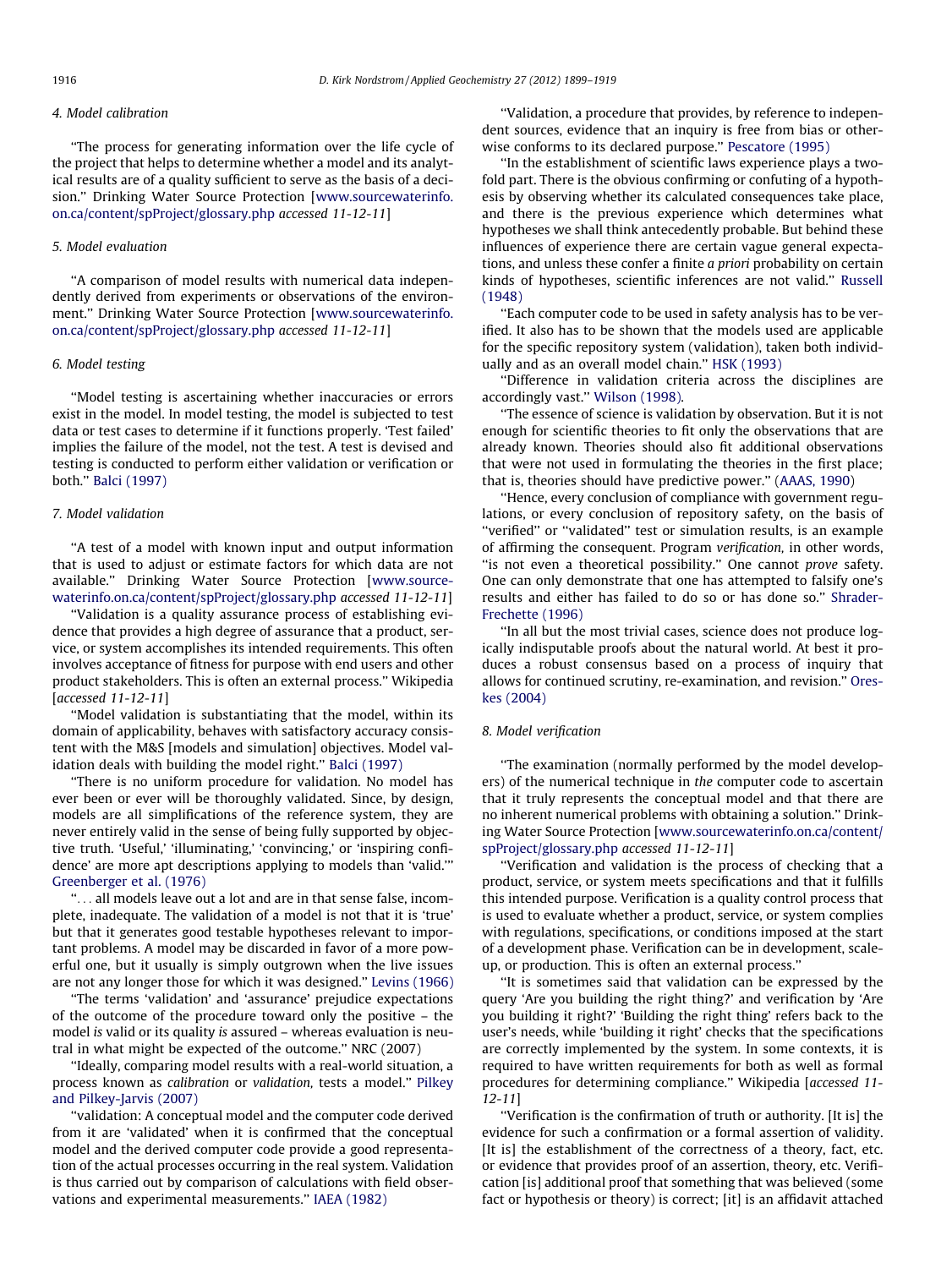<span id="page-18-0"></span>to a statement confirming the truth of that statement.'' The Free Dictionary [[www.thefreedictionary.com](http://www.thefreedictionary.com) accessed 11-12-11]

'The end result of verification is technically not a verified model, but rather a model that has passed all the verification tests.'' [jtac.uchicago.edu/conferences/05/resources/V&V\_macal\_pres.pdf accessed 11-12-11]

''Model verification is substantiating that the model is transformed from one form into another, as intended, with sufficient accuracy. Model verification deals with building the model right. The accuracy of transforming a problem formulation into a model specification or the accuracy of converting a model representation from a micro-flowchart form into an executable computer program is evaluated in model verification.'' [Balci \(1997\)](#page-19-0)

''The problem of verification in empirical science resolves itself therefore, into four aspects: (a) the logical structure of the hypothesis and of the research design, (b) the precision and appropriateness of the methods, (c) the criteria of reliability and/or validity, and (d) the level of credibility of the investigator. Strength in one of more of these aspects does not compensate for weakness in the others; for like the proverbial chain, verification can be no stronger than the weakest link in the total research effort.'' [Last](#page-19-0)[rucci \(1963\)](#page-19-0)

''verification: A computer code is 'verified' when it is confirmed that the conceptual model of the real system is adequately represented by the mathematical solution. Verification can thus be carried out, for example, by intercomparison of codes and by comparison of numerical codes with analytical solutions.'' [IAEA](#page-19-0) [\(1982\)](#page-19-0)

''The process of determining whether a computational model correctly implements the intended conceptual model or mathematical model.'' [IAEA \(2007\)](#page-19-0)

''To put it in a nutshell: we can never rationally justify a theory – that is, a claim to know its truth – but we can, if we are lucky, rationally justify a preference for one theory out of a set of competing theories, for the time being; that is, with respect to the present state of the discussion. And our justification, though not a claim that the theory is true, can be the claim that there is every indication at this stage of the discussion that the theory is a better approximation to the truth than any competing theory so far proposed.'' [Popper \(1972\)](#page-20-0)

### 9. On knowledge

''It isn't what we don't know that causes the trouble, it's what we think we know that just ain't so.'' Will Rogers (1879–1935)

''When you know a thing, to hold that you know it; and when you do not know a thing, to allow that you do not know it – this is knowledge.'' Confucius (551-479 BCE) The Analects

''To know that you do not know is the best. To pretend to know when you do not know is a disease.'' Lao-tse, #71 from the Tao Te Ching

'''You can know the name of a bird in all the languages of the world, but when you are finished, you'll know absolutely nothing about the bird.... So let's look at the bird and see what it's doing – that's what counts.' (I learned very early the difference between knowing the name of something and knowing something.)'' [Feyn](#page-19-0)[man \(1988\)](#page-19-0)

''What then is time? If no one asks of me, I know: if I wish to explain to him who asks, I know not.'' St. Augustine as cited by [Rus](#page-20-0)[sell \(1948\)](#page-20-0)

'''Knowledge,' as we have seen, is incapable of precision. All knowledge is in some degree doubtful, and we cannot say what degree of doubtfulness makes it cease to be knowledge, any more than we can say how much loss of hair makes a man bald.'' [Russell](#page-20-0) [\(1948\)](#page-20-0)

'''Knowledge' is a sub-class of true beliefs. We have just seen that 'belief' is not easy to define, and true is a very difficult term.'' [Russell \(1948\)](#page-20-0)

''Indeed, such inadequacies as we have seemed to find in empiricism have been discovered by strict adherence to a doctrine by which empiricist philosophy has been inspired: that all human knowledge is uncertain, inexact, and partial. To this doctrine we have not found any limitation whatever.'' [Russell \(1948\)](#page-20-0)

''We have found it of paramount importance that in order to progress we must recognize the ignorance and leave room for doubt. Scientific knowledge is a body of statements of varying degrees of certainty – some most unsure, some nearly sure, none absolutely certain.'' [Feynman \(1999\)](#page-19-0)

''So what we end up having to contend with is the false idea that science is objective, value-free and is able to give the whole picture, and the equally false idea that science and literature are fundamentally different pursuits. Behind this is the problematic idea of truth in science and literature. As soon as the idea of an absolute truth is removed from the centre-stage position and replaced by a concept of truth relative to some theory, then literary and scientific truth may converge towards one another. The effect of literature – and at the heart it is this effect which is the fundamental measure of literature – is to mould the way we 'perceive and speak of the world.' What literature works on is human perception, through the medium of a fictional world or framework. This fictional world is not just an alternative to the real world, but is created in the mind of the subject through the text. Truth is thus not propositional but conceptual.'' [Sanitt \(1996\)](#page-20-0)

''There may be an eternal objective truth beyond all of our words, but the minute that truth is spoken by a human being it ceases to be either eternal or objective. It becomes then truth compromised by time, concept, vocabulary, history, and prejudice.'' [Spong \(1991\)](#page-20-0)

''Can we devise a universal litmus test for scientific statements and with it eventually attain the grail of objective truth? Current opinion holds that we cannot and never will. Scientists and philosophers have largely abandoned the search for absolute objectivity and are content to ply their trade elsewhere.'' [Wilson \(1998\)](#page-20-0)

''For it is of the essence of scientific honesty that you do not pretend to know what you do not know, and of the essence of the scientific method that you do not employ hypotheses which cannot be tested.'' [Watts \(1951\)](#page-20-0)

''Our knowledge of how the world works is limited by at least five kinds of uncertainty: (1) inadequate knowledge of all the factors that may influence something, (2) inadequate number of observations of these factors, (3) lack of precision in the observations, (4) lack of appropriate models to combine all the information meaningfully, and (5) inadequate ability to compute from the models.'' AAAS (1990)

''We must learn to understand that the content of all knowledge is empirical; that its test is whether it works; and we must learn to act on that understanding in the world as well as in the laboratory.'' [Bronowski \(1951\)](#page-19-0)

#### References

AAAS, 1990. Science for All Americans. Am. Assoc. Adv. Sci., Project 2061. Oxford University Press, New York.

- Alpers, C.N., Nordstrom, D.K., Spitzley, J., 2003. Extreme acid drainage from a pyritic massive sulfide deposit: the Iron Mountain end-member. In: Jambor, J.L., Blowes, D.W., Ritchie, A.I.M. (Eds.), Environmental Aspects of Mine Wastes, Mineral. Assoc. Canada, vol. 31, pp. 407–430.
- Anderson, M.G., Bates, P.D. (Eds.), 2001. Model Validation: Perspectives in Hydrological Science. John Wiley & Sons, New York.
- Anderson, M.G., Burt, T.P., 1985. Modelling strategies. In: Anderson, M.G., Burt, T.P. (Eds.), Hydrological Forecasting. Wiley & Sons, New York, pp. 1–13.
- Anderson, G.M., Crerar, D.A., 1993. Thermodynamics and Geochemistry. Oxford University Press, New York.
- Asimov, I., 1988. The Relativity of Wrong. Kensington Books, New York.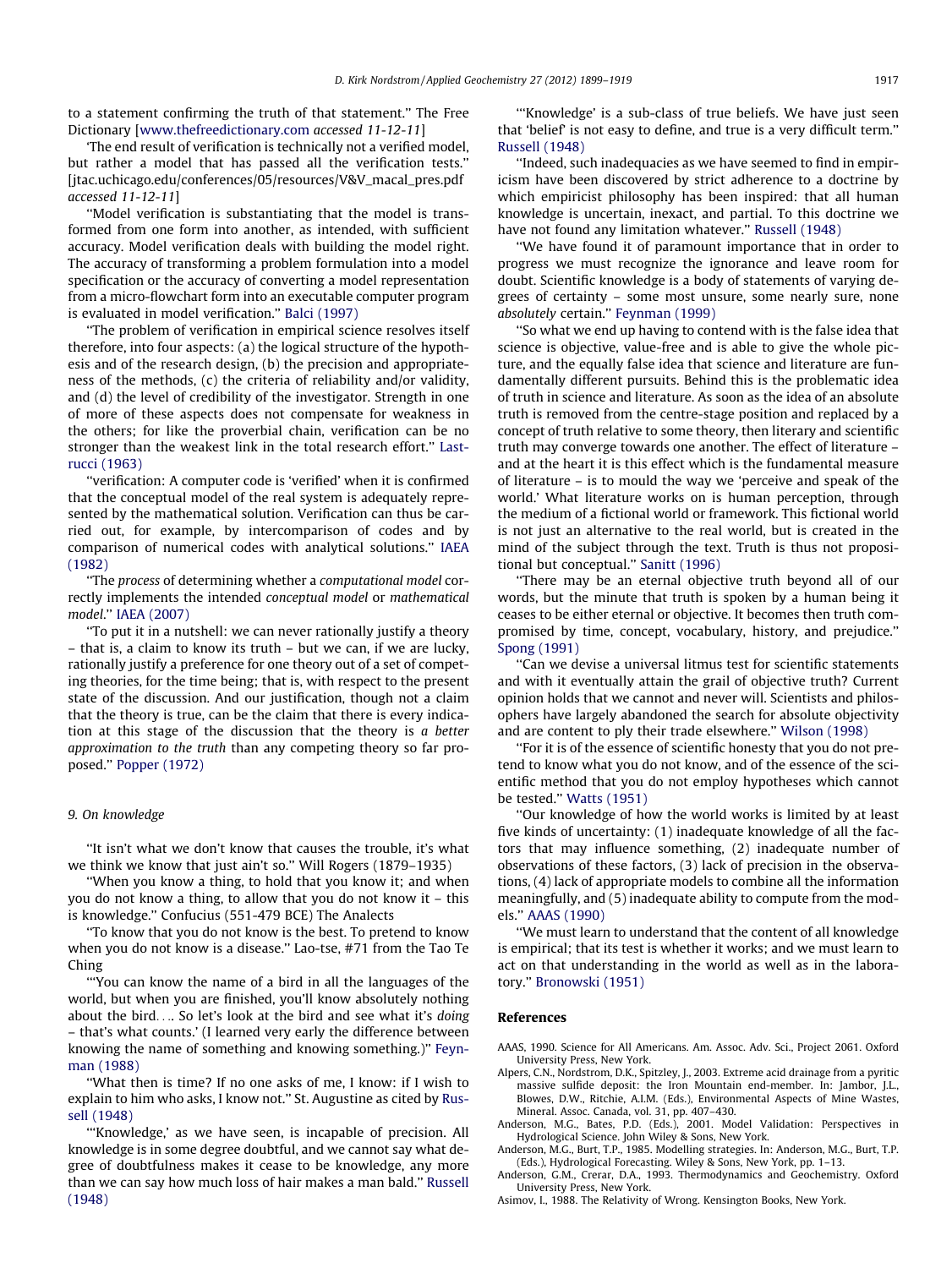- <span id="page-19-0"></span>ASTM, 1984. Standard Practice for Evaluating Environmental Fate Models of Chemicals. Am. Soc. Test. Mater. Doc. E978-84.
- ASTM, 1992. Standard Practice for Evaluating Mathematical Models for the Environmental Fate of Chemicals. Amer. Soc. Test. Mat. Doc. E978-92.
- Bair, E.S., 1994. Model (in)validation a view from the courtroom. Ground Water 32, 530–531.
- Bair, E.S., 2001. Models in the courtroom. In: Anderson, M.G., Bates, P.D. (Eds.), Model Validation: Perspectives in Hydrological Science. John Wiley & Sons, New York, pp. 58–76.
- Baker, V.R., 1994. Geomorphological understanding of floods. Geomorphology 10, 139–156.
- Balci, O., 1997. Verification, validation and accreditation of simulation models. In: Proc. 29th Conf. Winter, Simulation, pp. 47–52.
- Bateson, G., 1972. Steps to an Ecology of Mind. University of Chicago Press, Chicago.
- Bear, J., Cheng, D.-D., 2010. Modeling Groundwater Flow and Contaminant Transport. Springer, New York.
- Beck, M.B., 2002. Model evaluation and performance. In: Al-Shaarawi, A.H., Piegorsch, W.W. (Eds.), Encyclopedia of Environmentrics. Wiley, Chichester, UK. Benfey, O.T., 1958. August Kekulé and the birth of the structural theory of organic
- chemistry in 1858. J. Chem. Ed. 35, 21–23. Bethke, C.M., 1992. The question of uniqueness in geochemical modeling. Geochim.
- Cosmochim. Acta 56, 4315–4320. Box, G.E.P., Draper, N.R., 1987. Empirical Model-Building and Response Surfaces.
- John Wiley & Sons, New York.
- Boyd, R., 1991. Confirmation, semantics, and the interpretation of scientific theories. In: Boyd, R., Gasper, P., Trout, J.D. (Eds.), The Philosophy of Science. MIT Press, Cambridge, Massachusetts, pp. 3–36.
- Bredehoeft, J., 2003. From models to performance assessment the conceptualization problem. Ground Water 41, 571–577.
- Bredehoeft, J., 2005. The conceptualization model problem surprise. Hydrogeol. J. 13, 37–46.
- Bronowski, J., 1951. The Common Sense of Science. Heinemann, New York.
- Bronowski, J., 1956. Science and Human Values. Revised and republished in 1975 by
- Harper and Row, New York. Bronowski, J., 1978. The Origins of Knowledge and Imagination. Yale University
- Press, New Haven, Connecticutt. Burns, D.A., Plummer, L.N., McDonnell, J.J., Busenberg, E., Casile, G., Kendall, C., Hooper, R.P., Freer, J.E., Peters, N.E., Beven, K., Schlosser, P., 2003. Geochemical evolution of riparian ground water in a forested Piedmont catchment. Ground
- Water 41, 913–925. Cartwright, N., 1983. How the Laws of Physics Lie. Clarendon Paperbacks. Oxford University Press, Oxford.
- Castendyk, D.N., 2009. Conceptual models of pit lakes. In: Castendyk, D.N., Eary, L.E. (Eds.), Mine Pit Lakes: Characteristics, Predictive Modeling, and Sustainability. Soc. Min. Metall. Explor., Littleton, Colorado, pp. 61–76.
- Castendyk, D.N., Eary, L.E. (Eds.), 2009. Mine Pit Lakes: Characteristics, Predictive Modeling, and Sustainability. Soc. Min. Metall. Explor., Littleton, Colorado.
- Celia, M.A., Gray, W.G., Hassanizadeh, S.M., Carrera, J. (Eds.), 1992. Validation of Geo-hydrological models. Adv. Water Resour. 15, 1–214.
- Chamberlin, T.C., 1897. The method of multiple working hypotheses. J. Geol. 5, 837– 848.
- Dalrymple, G.B., 1991. The Age of the Earth. Stanford University Press, Stanford, California.
- Derry, G.N., 1999. What Science Is and How It Works. Princeton University Press, Princeton, New Jersey.
- DeWitt, R., 2010. Philosophy of science. In: Fritz, A. (Ed.), Philosophies of the Sciences. Wiley-Blackwell, West Sussex, UK, pp. 9–37.
- Drever, J.I., 2011. ''Prediction is hard particularly about the future'' (editorial). Elements 7, 363.
- Duhem, P., 1954. The Aim and Structure of Physical Science. Princeton University Press, Princeton, New Jersey, (translated from La Théorie Physique: Son Objet, Sa Structure, 2nd ed., 1914, by P.P. Wiener).
- Dumas, L.J., 1999. Lethal Arrogance: Human Fallibility and Dangerous Technologies. St. Martin's Press, New York.
- Einstein, A., 1921. Geometry and experience. Lecture before the Prussian Academy of Sciences, January 27, 1921. In: Seelig, C. (Ed.), 1954, Ideas and Opinions by Albert Einstein. Wings Books, New York.
- Einstein, A., 1936. Physics and reality. J. Franklin Inst. 221, 349–382.
- Einstein, A., 1940. Considerations concerning the fundaments of theoretical physics. Science 24, 487–492.
- Einstein, A., Infeld, L., 1938. The Evolution of Physics. Simon and Schuster, New York.
- Eisenberg, D., 2003. The discovery of the  $\alpha$ -helix and the  $\beta$ -sheet, the principle structural features of proteins. Proc. Natl. Acad. Sci. USA 100, 11207–11210.
- Fajgelj, A., 2007. Assuring Quality of Analytical Measurement Results: The IUPAC role. Chem. Inter. 29, May–June.
- Feynman, R.P., 1988. What Do You Care What Other People Think? W.W. Norton, New York.
- Feynman, R.P., 1999. The Pleasure of Finding Things Out. Perseus Publishing, Cambridge, Massachusetts.
- Ford, A., 1999. Modeling the Environment. Island Press, Washington, DC.
- Frigg, R., Hartmann, S., 2009. Models in Science. In: Zalta, E.N. (Ed.), The Stanford Encyclopedia of Philosophy (Summer 2009 ed.). Metaphysics Research Lab, Center for the Study of Language and Information, Stanford University, Stanford, California. [<http://plato.stanford.edu/archives/sum2009/entries/models](http://plato.stanford.edu/archives/sum2009/entries/models-science/)[science/>](http://plato.stanford.edu/archives/sum2009/entries/models-science/) (accessed 13.11.11).
- Gentil, S., Blake, G., 1981. Validation of complex ecosystems models. Ecol. Model. 14, 21–38.
- Giere, R., 1988. Explaining Science: A Cognitive Approach. University of Chicago Press, Chicago.
- Glynn, P.D., Plummer, L.N., 2005. Geochemistry and the understanding of groundwater systems. Hydrogeol. J. 13, 263–287.
- Gödel, K., 1931. Über formal unentscheidbare Sätze oder Principia Mathematica und verwandter Systeme. Teil I. Monat. Math. Physik 38, 173–189.
- Gorham, G., 2009. Philosophy of Science: A Beginner's Guide. Oneworld, Oxford.
- Greenberger, M., Crenson, M., Crissey, B., 1976. Models in the Policy Process. Russell Sage Foundation, New York.
- Greenwood, H., 1989. On models and modeling. Can. Mineral. 27, 1–14.
- Gregory, B., 1990. Inventing Reality, Physics as Language. John Wiley & Sons, New York.
- Hall, C.W., 2000. Laws and Models: Science, Engineering, and Technology. CRC Press, Boca Raton, Florida.
- Hassan, A., 2003. A Validation Process for the Groundwater Flow and Transport Model of the Faultless Nuclear Test at Central Nevada Test Area, Publication No. 45197, DOE/NV/136009-27.
- Helgeson, H.C., Garrels, R.M., Mackenzie, F.T., 1969. Evaluation of irreversible reactions in geochemical processes involving aqueous solutions. II. Applications. Geochim. Cosmochim. Acta 33, 455–481.
- Helgeson, H.C., Brown, T.H., Nigrini, A., Jones, T.A., 1970. Calculation of mass transfer in geochemical processes involving aqueous solutions. Geochim. Cosmochim. Acta 34, 569–592.
- Holling, C.S., 1978. Adaptive Environmental Assessment and Management. John Wiley & Sons, New York.
- HSK, 1993. Protection Objectives for the Disposal of Radioactive Waste. HSK-R-21/e, Villigen-HSK, Switzerland.
- Hughes, R.I.G., 1997. Models and representation. Philos. Sci. 64, S325–S336.
- Hume, D., 1739. A Treatise of Human Nature. John Noon, London.
- Hutten, E.H., 1967. The Ideas of Physics. Oliver and Boyd, London.
- IAEA, 1982. Radioactive Waste Management Glossary. Report IAEA-TECDOC-264.
- IAEA, 2007. IAEA Safety Glossary 2007 Edition.
- Iverson, R.M., 2003. How should mathematical models of geomorphic processes be judged? In: Wilcock, P.R., Iverson, R.M. (Eds.), Prediction in Geomorphology, Amer. Geophys. Union Monogr. 135, Washington, DC, pp. 83–94.
- Judson, H.F., 1980. The Search for Solutions. Holt, Rinehart, and Winston, New York.
- Kierkegaard, S., 1941. Concluding Unscientific Postscript to the ''Philosophical Fragments'', (originally published in Danish, 1846) transl. D.F. Swenson. Princeton University Press, New Jersey.
- Kirchner, J.W., Hooper, R.P., Kendall, C., Neal, C., Leavesley, G., 1996. Testing and validating environmental models. Sci. Total Environ. 183, 31–47.
- Konikow, L.F., Bredehoeft, J.D., 1992. Ground-water models cannot be validated. Adv. Water Resour. 15, 75–84.
- Konikow, L.F., Glynn, P.D., 2005. Modeling groundwater flow and quality. In: Selinus, O. (Ed.-in-Chief), Essentials of Medical Geology: Impacts of the Natural Environment on Public Health. Elsevier Academic Press, Amsterdam, pp. 737– 765.
- Kuipers, J.R., Maest, A.S., MacHardy, K.A., Lawson, G., 2006. Comparison of Predicted and Actual Water Quality at Hardrock Mines: The Reliability of Predictions in Environmental Impact Statements. Earthworks, Washington, DC.
- Langmuir, D., 1971. The geochemistry of some carbonate ground waters in central Pennsylvania. Geochim. Cosmochim. Acta 35, 1023–1045.
- Larsson, A., 1992. The international projects INTRACOIN, HYDROCOIN, and INTRAVAL. Adv. Water Resour. 15, 85–87.
- Lastrucci, C.L., 1963. The Scientific Approach: Basic Principles of the Scientific Method. Schenkman Publishing Company, Cambridge, Massachusetts.
- Law, A.M., Kelton, W.D., 1991. Simulation Modeling and Analysis. McGraw-Hill, New York.
- Lehr, J., 1990. The scientific process, Part II: Can we learn it? Editorial. Ground Water 28, 850–855.
- Leiss, W., Chociolko, C., 1994 Risk and Responsibility. McGill-Queen's University Press, Montreal & Kingston, Canada.
- Levins, R., 1966. The strategy of modeling building in population biology. Am. Sci. 54, 421–431.
- Long, J.C.S., 1994. Validation of fracture-flow studies in the Stripa granite. In: In Situ Experiments in Granite, Proc. Inter. Stripa Project, Phase III, OECD/NEA.
- Lorenz, E.N., 1993. The Essence of Chaos. University of Washington Press, Seattle.
- Marini, L., Accornero, M., 2006. Prediction of the thermodynamic properties of metal–arsenate and metal–arsenite aqueous complexes to high temperatures and pressures and some geological consequences. Environ. Geol. 52, 1343– 1363.
- Mayr, E., 1982. The Growth of Biological Thought. Belknap Press of Harvard University Press, Cambridge, Massachusetts.
- McCarl, B.A., 1984. Model validation: an overnew with some emphasis on risk models. Rev. Market. Agric. Econ. 52, 152–173.
- Middleton, W.E.K., 1966. A History of the Thermometer and Its Uses in Meterology. The Johns Hopkins Press, Baltimore, Maryland.
- Miller, W., Alexander, R., Chapman, N., McKinley, I., Smellie, J., 1994. Natural Analog Studies in the Geological Disposal of Radioactive Wastes. Elsevier, Amsterdam.
- Moran, R.E., 2000. Is this number to your liking? Water quality predictions in mining impact studies. In: Sarewitz, D., Pielke, R.A., Jr., Byerly, R., Jr. (Eds.), Prediction, Science, Decision Making, and the Future of Nature. Island Press, Washington, DC, pp. 185–198.